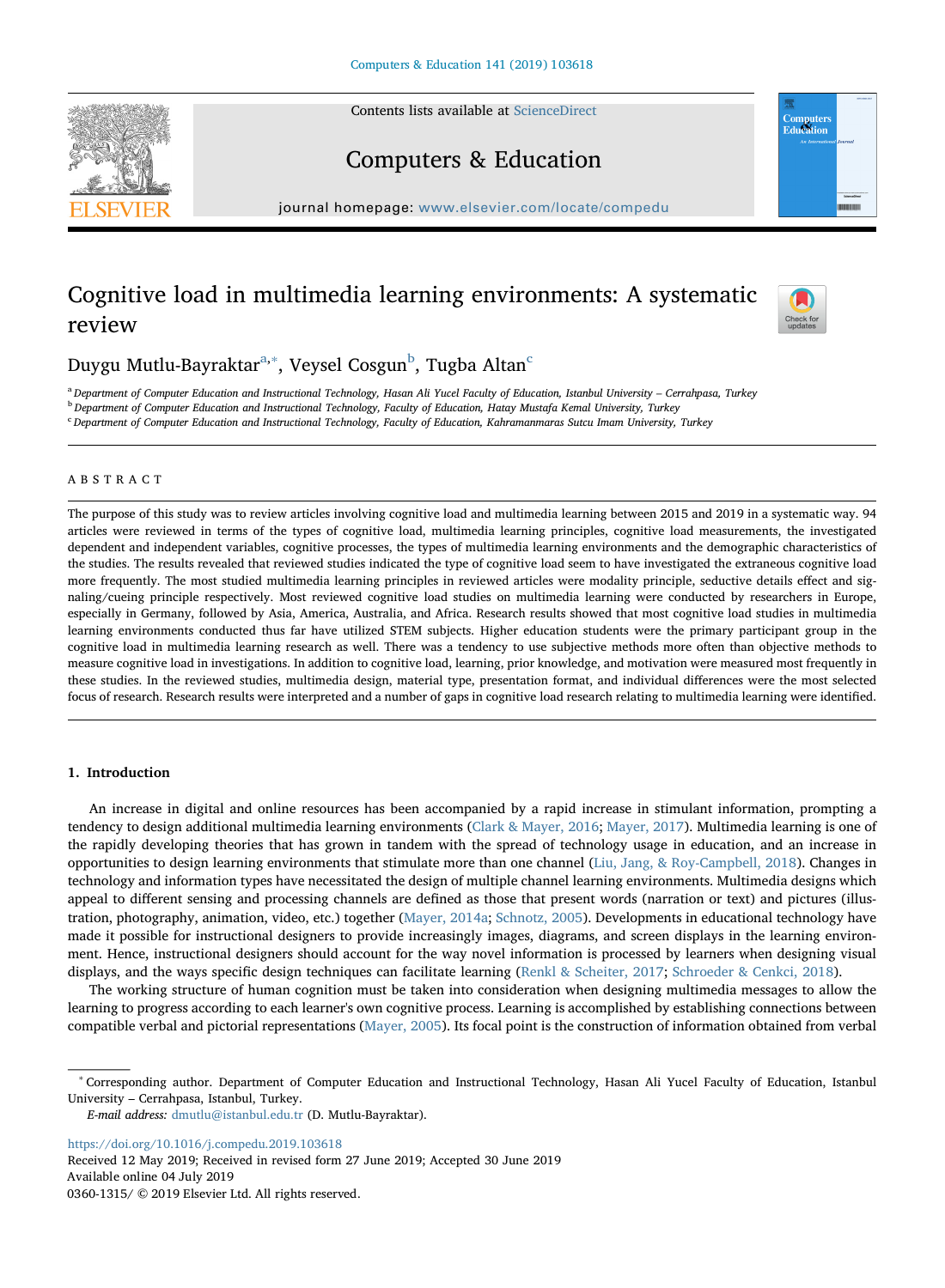and pictorial elements [\(Butcher, 2014;](#page-17-1) [Mayer, 2014a\)](#page-18-2). Learners handle new information during knowledge construction through two processors, depending on representation form: verbal or pictorial. New schema involves a process of selecting and organizing relevant information and integrating it with prior knowledge; it can only be produced through cognitive engagement ([Mayer, 2014a](#page-18-2)). Researchers have begun to conduct studies within the scope of this theory, searching for methods that would enhance the process of constructing information from stimuli presented through different channels ([Mayer, 2005](#page-18-6); [Schnotz, 2005](#page-18-3)). These studies reveal that intensive and complicated information coming from verbal and pictorial channels can present a mental challenge [\(Sweller, 1994\)](#page-19-0). Starting with this understanding, the concept of cognitive load has gained importance.

Mental activity realized simultaneously with working memory is called "cognitive load" ([Paas, Renkl, & Sweller, 2004](#page-18-7)). Cognitive load management is embodied within the framework of the Cognitive Load Theory ([Sweller, 2005\)](#page-19-1). Cognitive load theorists contend that the design and presentation of instructional material should reflect the significant limitations of the human information processing system ([Paas, van Gog, & Sweller, 2010](#page-18-8); [Sepp, Howard, Tindall-Ford, Agostinho, & Paas, 2019\)](#page-18-9). A number of design principles have been recommended for managing the amount of cognitive load and enhancement of learning, acknowledging the limited capacity of working memory in the multimedia learning environment design process [\(Mayer, 2005](#page-18-6); [Paas, Tuovinen, Tabbers, & Van](#page-18-10) [Gerven, 2003\)](#page-18-10). A substantial amount of educational research has investigated the effects of design principles on cognitive load ([Andrade, Huang, & Bohn, 2015;](#page-19-2) [Castro-Alonso, Wong, Adesope, Ayres, & Paas, 2019](#page-17-2); [Craig & Schroeder, 2017;](#page-19-3) [Leahy & Sweller,](#page-20-0) [2016;](#page-20-0) [Park, 2015](#page-20-1); [Rey et al., 2019;](#page-18-11) [Schroeder & Cenkci, 2018](#page-18-5); [Song & Bruning, 2016;](#page-21-0) [Yang, 2016\)](#page-19-4), Various cognitive load measurements have been necessary to reveal the effects of these studies. Therefore, research about learning and instruction requires reliable and valid methods of cognitive load measurement [\(Cheng, Lu, & Yang, 2015;](#page-19-5) [Korbach, Brünken, & Park, 2017](#page-17-3); [Paas,](#page-18-10) [Tuovinen, et al., 2003\)](#page-18-10).

Review studies also made a contribution to cognitive load and multimedia learning literature. Recent reviews focused on hypertext reading, neuroimaging, multimedia learning principles such as worked examples, and pedagogical agent, cognitive load measurement, cognitive load type, designing message with spoken words, split-attention, modality and redundancy effects, simulation-based training, and working memory in a historical sequence [\(Anmarkrud, Andresen, & Bråten, 2019;](#page-17-4) [DeStefano & LeFevre,](#page-17-5) [2007;](#page-17-5) [Kalyuga, 2011](#page-17-6); [Kalyuga, 2012](#page-17-7); [Naismith & Cavalcanti, 2015;](#page-18-12) [Schroeder & Adesope, 2014](#page-18-13); [Taylor, 2013;](#page-19-6) van [Gog, Paas, &](#page-17-8) [Sweller, 2010;](#page-17-8) [Whelan, 2007;](#page-21-1) [Wouters, Paas, & van Merriënboer, 2008](#page-19-7)). Review results reported implications to design multimedia learning environments based on cognitive load (e.g., [DeStefano & LeFevre, 2007](#page-17-5); [Kalyuga, 2012](#page-17-7); [Naismith & Cavalcanti, 2015;](#page-18-12) [Schroeder & Adesope, 2014;](#page-18-13) [Taylor, 2013;](#page-19-6) [van Gog et al., 2010;](#page-17-8) [Wouters et al., 2008](#page-19-7)), refining cognitive load theory (e.g., [Kalyuga,](#page-17-6) [2011\)](#page-17-6), to measure cognitive load in the studies (e.g., [Anmarkrud et al., 2019](#page-17-4); [Whelan, 2007](#page-21-1)). For example, [Wouters et al. \(2008\)](#page-19-7) suggested guidelines to deal with intrinsic and extraneous loads, and improving germane load to design animated models. [Kalyuga](#page-17-6) [\(2011\)](#page-17-6) suggested using intrinsic and extraneous load types and excluding germane load in Cognitive Load Theory in a theoretical perspective in his review study. Recent reviews examined different aspects of cognitive load research separately in each study. Their results are important to lead researchers for future studies however there is also a need for systematic reviews related to cognitive load and multimedia learning which examines different aspects of cognitive load in multimedia learning such as multimedia learning principles, cognitive load type, cognitive load measures, etc. at once in the literature.

In this study the current researchers systematically reviewed up-to-date literature on cognitive load in multimedia learning in diverse databases, understanding that cognitive load is vital in multimedia learning, and familiarity with relevant research is important. Of particular interest were cognitive load studies that investigated various kinds of cognitive load, the measurement tools employed, the cognitive processes involved, and other variables that were assessed with cognitive load. The following research questions were formed accordingly, and the results were discussed as they relate to the articles reviewed.

- RQ1. What are the characteristics of multimedia learning research used to investigate cognitive load?
- RQ2. What are the investigated principles of multimedia learning on cognitive load in multimedia learning research?
- RQ3. What are the types of cognitive load associated with multimedia learning research?
- RQ4. What are the cognitive load measurements used in multimedia learning research?
- RQ4.1. What are the measurements used in the reviewed studies beyond cognitive load measures?
- RQ5. What are the investigated dependent variables on cognitive load in multimedia learning research?
- RQ6. What are the investigated independent variables on cognitive load in multimedia learning research?
- RQ7. What are the cognitive processes associated with cognitive load measurements in multimedia learning research?
- RQ8. What are the types of multimedia learning environments?
- RQ9. What is the focus of research on cognitive load in multimedia learning research?

# 2. Background

# 2.1. Cognitive load

The Cognitive Load Theory attempts associations with instructional design principles on the basis of human cognitive architecture theories. The instructional principles of the theory are based on long-term memory and working memory assumptions about human cognitive architecture ([Paas & Sweller, 2014,](#page-18-14) p. 37). The Cognitive Load Theory emphasizes that all novel information is initially processed by working memory which has capacity and duration limitations; the information is then stored in long-term memory which is unlimited ([Anmarkrud et al., 2019](#page-17-4); [Sweller, van Merriënboer, & Paas, 2019](#page-19-8)). The aim of instructional design should be to reduce unnecessary working memory loads, and free the capacity for learning-related processing to accommodate the limited capacity of working memory [\(Sweller, 2010](#page-19-9); [Sweller, Ayres, & Kalyuga, 2011](#page-19-10)).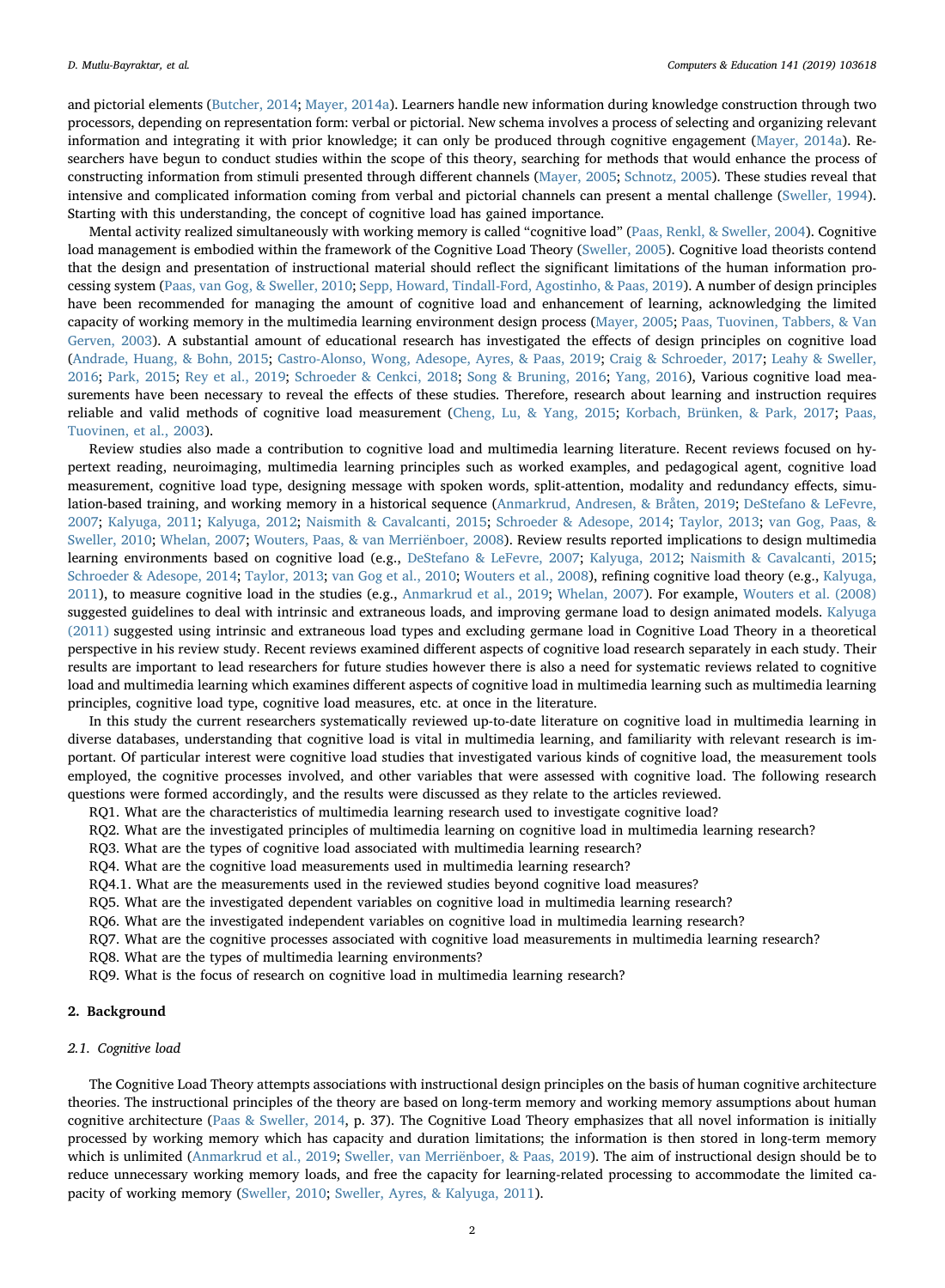The Cognitive Load Theory claims there are three categories of cognitive load on working memory in any learning task. These include intrinsic cognitive load, extraneous cognitive load, and germane cognitive load ([Paas & Sweller, 2014,](#page-18-14) s. 39; [Sweller et al.,](#page-19-8) [2019\)](#page-19-8). The intrinsic cognitive load is determined by the complexity of a learning task and the results from element interactivity. The number of interacting information elements belonging to a learning task is defined as "element interactivity." The learning task becomes more complex as the intrinsic cognitive load becomes higher. However, as a learner's prior knowledge also plays a role in determining the intrinsic cognitive load, it is not merely a feature of instructional content [\(Canham & Hegarty, 2010;](#page-17-9) [Park, Korbach,](#page-20-2) [& Brünken, 2015\)](#page-20-2).

Extraneous cognitive load is a cognitive load that causes an unnecessary increase in interactional elements to be processed by the learner, and it is a result of inappropriate instructional design ([Paas & Sweller, 2014](#page-18-14), p. 38). Therefore, the instructional approach (for example, explanation adequacy or instructional material integration) critically affects the extraneous cognitive load. Germane cognitive load is a load that emerges during the formation and regulation of mental structures. The capacity that remains from extraneous and intrinsic loads on working memory capacity is used for the germane cognitive load ([Paas & Sweller, 2014,](#page-18-14) p. 38). The capacity left for the germane cognitive load is effective in realizing learning. In conclusion, according to the Cognitive Learning Theory, the total cognitive loads counted in the learning process should not exceed the learning capacity of the learner. Therefore, designers should analyze content to be taught, and consider the load processed in working memory while using texts, pictures, and graphs.

# 2.2. Cognitive load and multimedia learning

Empirical research on learning and instruction commonly utilizes the Cognitive Load Theory as a theoretical framework ([Korbach](#page-17-3) [et al., 2017](#page-17-3)). The focus of these studies is to identify methods and techniques that might reduce the working memory load of cognitive load types in instructional design. Similarly, this topic is important in multimedia learning studies. Multimedia Learning is defined as the learning realized when constructing mental representations through pictures and words ([Mayer, 2014b,](#page-18-15) p. 3). The Cognitive Theory of Multimedia Learning, which is based on the Cognitive Load Theory, was developed in light of the studies conducted. The theory addresses how individuals process information, and how they learn through multimedia approaches ([Mayer, 2014a,](#page-18-2) p. 44). The theory encompasses three fundamental assumptions: (1) people have separate channels for processing visual and audio information, (2) each channel has a limited amount of information per unit of time, and (3) people experience active learning by accessing related information, organizing the selected information through mental structures, and integrating them with previous mental structures. According to the theory, multimedia learning is realized ([Mayer, 2014a](#page-18-2), p. 52) as follows: Initially, words and pictures are selected by sensory memory which has an unlimited capacity, and it is subsequently transferred to working memory. Knowledge is organized in working memory, which has a limited capacity, and integrated with knowledge in long-term memory.

The instructional design should be appropriate for a given individual's cognitive processing, and avoid overloading the memory demand present during learning. Three types of learner processing are realized in information processing according to the Cognitive Theory of Multimedia Learning: extraneous processing, essential processing, and generative processing ([Mayer, 2014a](#page-18-2), p. 59). Essential processing is what is realized in the process of selecting and organizing the realized ones from those presented via multimedia. Words and pictorial representations related to the material presented as a result of this processing are constructed in working memory. It resembles the intrinsic cognitive load associated with Cognitive Load Theory [\(Mayer, 2014a](#page-18-2), p. 60). Extraneous processing refers to processing that results from the instructional design and does not serve instructional goals. It resembles the extraneous cognitive load in Cognitive Load Theory ([Mayer, 2014a](#page-18-2), p. 60). Generative processing encompasses received information organization and its integration with previously related knowledge. It resembles the germane load in Cognitive Load Theory.

Multimedia learning studies suggest that various instructional principles contribute to the learning process for every type of cognitive load [\(Mayer, 2014a\)](#page-18-2) The principles suggested for minimizing extraneous processing are as follows ([Mayer & Fiorella, 2014](#page-18-16)): coherence principle, signaling principle, redundancy principle, spatial contiguity principle, and temporal contiguity principle. The principles suggested for managing essential processing are ([Mayer & Pilegard, 2014](#page-18-17)): segmenting principle, pre-training principle, and modality principle. The principles suggested for fostering generative processing are: multimedia principle ([Butcher, 2014\)](#page-17-1), personalization principle, voice principle, embodiment principle [\(Mayer, 2014a,](#page-18-2)[b](#page-18-15)[,c](#page-18-18)), guided discovery principle [\(de Jong &](#page-17-10) [Lazonder, 2014\)](#page-17-10), self-explanation principle [Wylie & Chi, 2014](#page-19-11)), and drawing principle ([Leutner & Schmeck, 2014](#page-17-11)). The three-partite nature of cognitive load-intrinsic cognitive load, extraneous cognitive load, and germane cognitive load are of importance for the generation and design of multimedia learning materials and, therefore, should be seriously considered.

#### 2.3. Measurement of cognitive load in multimedia learning

There are various methods used to measure cognitive load which cannot be observed directly; thus, it is a challenge to assess cognitive load [\(Brunken, Plass, & Leutner, 2003](#page-17-12); [DeLeeuw & Mayer, 2008](#page-17-13)). [Brunken et al. \(2003\)](#page-17-12) classify cognitive load measurement methods into two dimensions: objectivity and casual relationship. Objectivity refers to using the reader's own, self-reported tools or objective observations, physiological conditions, and performance. Causal relationship is related to whether there is a direct or indirect link between cognitive load and observed phenomenon (see [Brunken et al., 2003\)](#page-17-12).

Subjective measures are the most common methods used to assess cognitive load in the literature. The development of these measures was based on the assumption that individuals can "evaluate their own cognitive processes" and rate the cognitive load they experience during completion of a task ([Anmarkrud et al., 2019](#page-17-4), p. 5). There are both "indirect" types such as self-reported mental effort ([Paas, van Merriënboer, & Adam, 1994\)](#page-18-19), and "direct" types such as material difficulty ratings ([Kalyuga, Chandler, & Sweller,](#page-17-14)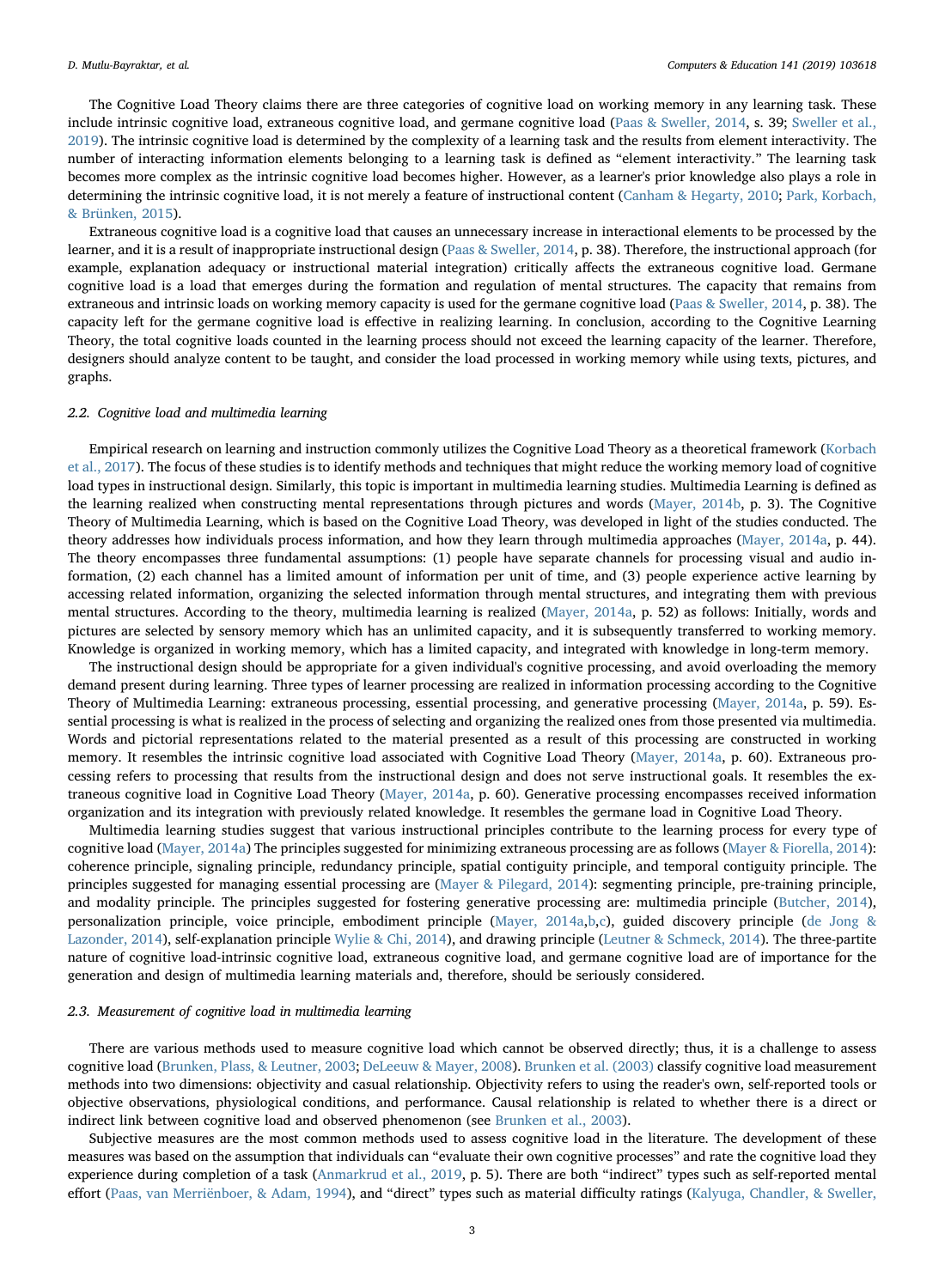[1999\)](#page-17-14) of subjective measures ([Brunken et al., 2003\)](#page-17-12). Although subjective measures are commonly employed methods to assess cognitive load in the literature, there are methodological limitations: reliability and validity, single item cognitive load measurement, inadequate clarification of the difference between cognitive load constructs, various and inconsistent constructs to operationalize cognitive loads in subjective measures, and the time of cognitive load assessment [\(Anmarkrud et al., 2019](#page-17-4); [Brunken et al., 2003\)](#page-17-12). There are also attempts to measure different types of cognitive load with varying assessment tools discussed in the literature ([Cierniak, Scheiter, & Gerjets, 2009](#page-17-15); [DeLeeuw & Mayer, 2008;](#page-17-13) [Leppink, Paas, Van der Vleuten, Van Gog, & Van Merriënboer, 2013](#page-17-16)). However, subjective measures create concerns in multimedia learning due to "the lack of data and the psychometric properties of subjective measures" ([Anmarkrud et al., 2019,](#page-17-4) p. 16).

Objective measures of cognitive load consist of various methods such as dual-task methodology and physiological measures ([Anmarkrud et al., 2019\)](#page-17-4). Indirect objective measures include analysis of performance outcome, analysis of behavioral patterns or physiological conditions and functions that correlate with the learning process (e.g. time-on-task, lost-in-hyperspace, eye-tracking), and physiological measures such as heart rate and pupil dilation [\(Brunken et al., 2003](#page-17-12)). Eye-tracking helps record eye-movement data while an individual is looking at a screen or another medium such as a book, etc. Various measures from eye-tracking data such as cognitive pupillary responses, fixation duration, fixation count, blink rate, blink duration, and blink latency can be acquired [\(Kruger](#page-17-17) [& Doherty, 2016](#page-17-17)). Direct objective measures include functional magnetic resonance imaging (fMRI), positron-emission tomography (PET), functional near-infrared spectroscopy (fNIRS), electroencephalography (EEG), and dual-task-paradigm ([Anmarkrud et al.,](#page-17-4) [2019;](#page-17-4) [Antonenko, Paas, Grabner, & van Gog, 2010;](#page-17-18) [Brunken et al., 2003\)](#page-17-12). The use of fMRI and PET as neuroimaging techniques help collect data related to blood flow during neural activity ([Antonenko et al., 2010\)](#page-17-18). fNIRS is a compact device compared to fMRI and is used alternatively to measure neural activity for this reason. It helps collect cortical blood flow data ([Antonenko et al., 2010](#page-17-18)). EEG is another neuroimaging technique: it provides data from the brain's electrical activity ([Kruger & Doherty, 2016\)](#page-17-17). A secondary task presented in a dual-task paradigm is expected to cause memory load and is added to a primary task. This allows for an assessment of cognitive load in two ways: the performance in the primary task is assessed, and the performance in the secondary task is assessed ([Brunken et al., 2003](#page-17-12)).

# 3. Method

The present study is a literature review of cognitive load in multimedia learning research. A literature review identifies, selects, and synthesizes research studies in order to provide a summary of the topic under investigation ([Oakley, 2012](#page-18-20)). Planning:

- Selection of indexes
- Definition of inclusion and exclusion criteria
- Definition categories for the analysis

Conduct the review:

- Study selection
- Data extraction
- Data synthesis
- Data coding

Reporting the review:

- Analysis of results
- Discussion of findings
- Trends and conclusions of the review

## 3.1. Search strategy

Web of Science, Education Resources Information Center (ERIC), Scopus, and EBSCO databases were utilized in this study. "Cognitive load" and "multimedia" keywords were used to search for relevant publications. Articles published as full texts in peerreviewed journals were indexed using these databases. The time period selected for the review extended from January 2015 to March 2019. Studies focused on cognitive load measurements in multimedia learning environment. Only English studies were included. Conference papers, theses and book chapters were not selected for the review. Inclusion and exclusion criteria were presented in [Table 1.](#page-4-0)

#### 3.2. Study selection process

The initial literature search returned 511 articles from all indexes. The articles were screened and selected using associated keywords.

First, search data was downloaded as Microsoft Excel document files from web pages of indexes. Eighty-three articles duplicated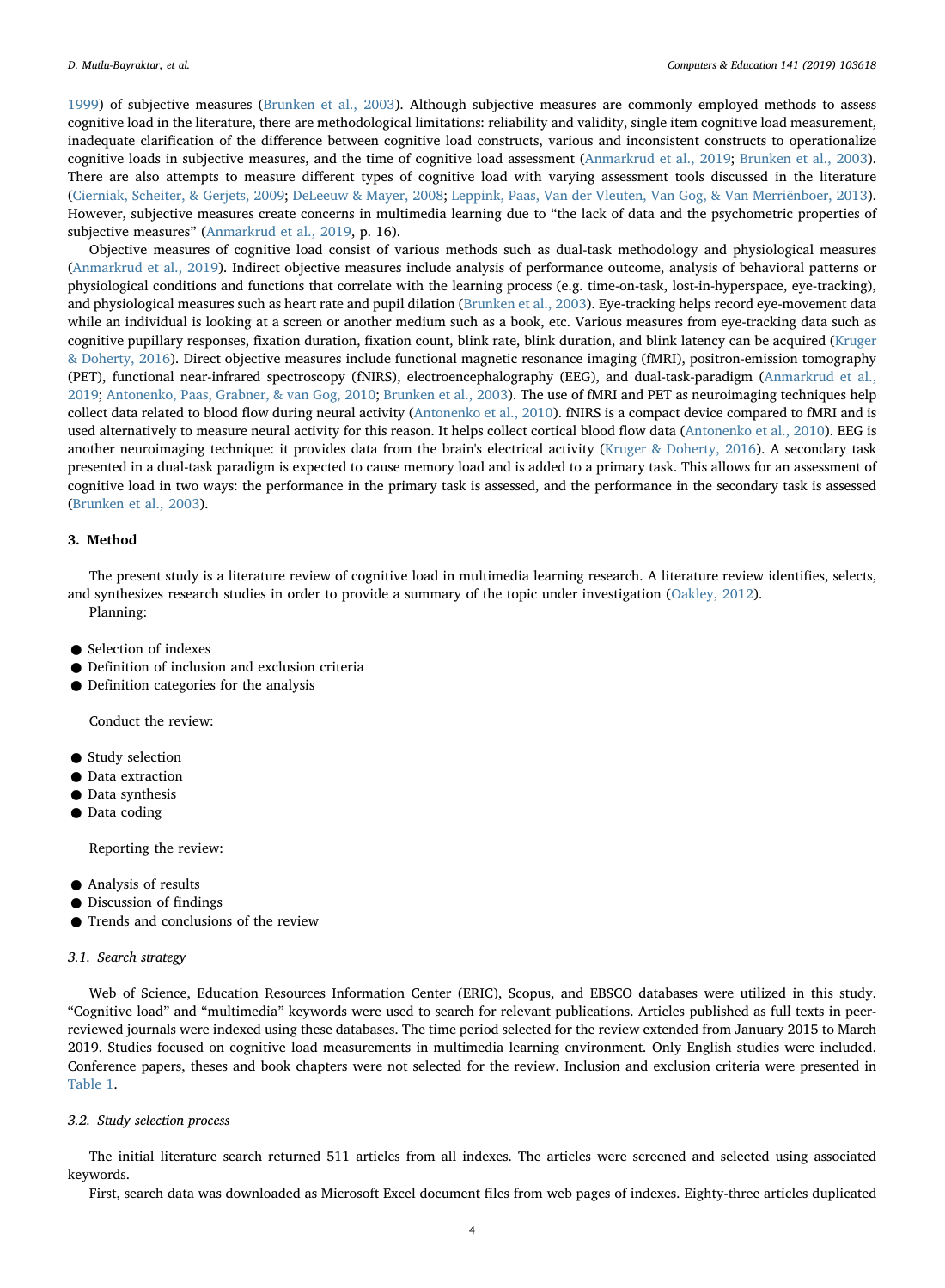<span id="page-4-0"></span>Inclusion and exclusion criteria.

| Inclusion criteria                                                                                                                                       | Exclusion criteria                                                   |
|----------------------------------------------------------------------------------------------------------------------------------------------------------|----------------------------------------------------------------------|
| Articles should have been published in journals which were indexed by Web of Science, Education<br>Resources Information Center, Scopus, EBSCO databases | Conference papers, thesis, and book chapters were<br>not selected.   |
| Article was peer-reviewed.                                                                                                                               | Studies must not be exclusively about only<br>cognitive load.        |
| Article was full-text.                                                                                                                                   | Non-English.                                                         |
| Article must be published between January 2015 and March 2019.                                                                                           | Article must not be review, meta-analysis, or<br>commentary article. |
| Article was original and empirical research article.<br>Article must involve cognitive load measurements in multimedia learning environment              |                                                                      |

in various indexes were selected and removed from other lists.

Second, each researched keyword and abstract was reviewed for scope and suitability for inclusion in the study, based on predetermined inclusion criteria: cognitive load measurements and multimedia learning. Only original investigations measuring cognitive load in [multimedia learning](https://www.sciencedirect.com/topics/social-sciences/multimedia-learning) were selected for this review. Also, unclear investigative reports were saved for a detailed review to fully assess whether they met inclusion criteria. In the end, seventy-five articles were excluded.

Third, full texts of the remaining 351 articles were critically evaluated based on the criteria set in terms of the research questions. During the evaluation process, 257 articles were excluded in terms of inclusion and exclusion criteria. Finally, 94 articles were selected for systematic review.

# 3.3. Categories for analysis and data coding

A group of categories were defined according to each research question. The categories helped in coding the data. The following features that fell within the scope of the research questions were investigated and coded as appropriate:

RQ1. What are the characteristics of multimedia learning research used to investigate cognitive load?

RQ2. What are the investigated principles of multimedia learning on cognitive load in multimedia learning research?

- Coherence Principle
- Signaling Principle
- Redundancy Principle
- Spatial Contiguity Principle
- Temporal Contiguity Principle
- **Segmenting Principle**
- Pre-training Principle
- Modality Principle
- Multimedia Principle
- Personalization Principle
- Voice Principle
- Image Principle

RQ3. What are the types of cognitive load associated with multimedia learning research?

- Extraneous load
- Intrinsic load
- Germane load

RQ4. What are the cognitive load measurements used in multimedia learning research? RQ4.1. What are the measurements used in reviewed studies beyond cognitive load measures? RQ5. What are the investigated dependent variables for cognitive load in multimedia learning research? RQ6. What are the investigated independent variables for cognitive load in multimedia learning research? RQ7. What are the cognitive processes associated with load measurements in multimedia learning research? RQ8. What are the types of multimedia learning environments?

- Computer based multimedia learning environments
- Web based multimedia learning environments
- Mobile multimedia learning environments
- e-book multimedia learning environments
- VR multimedia learning environments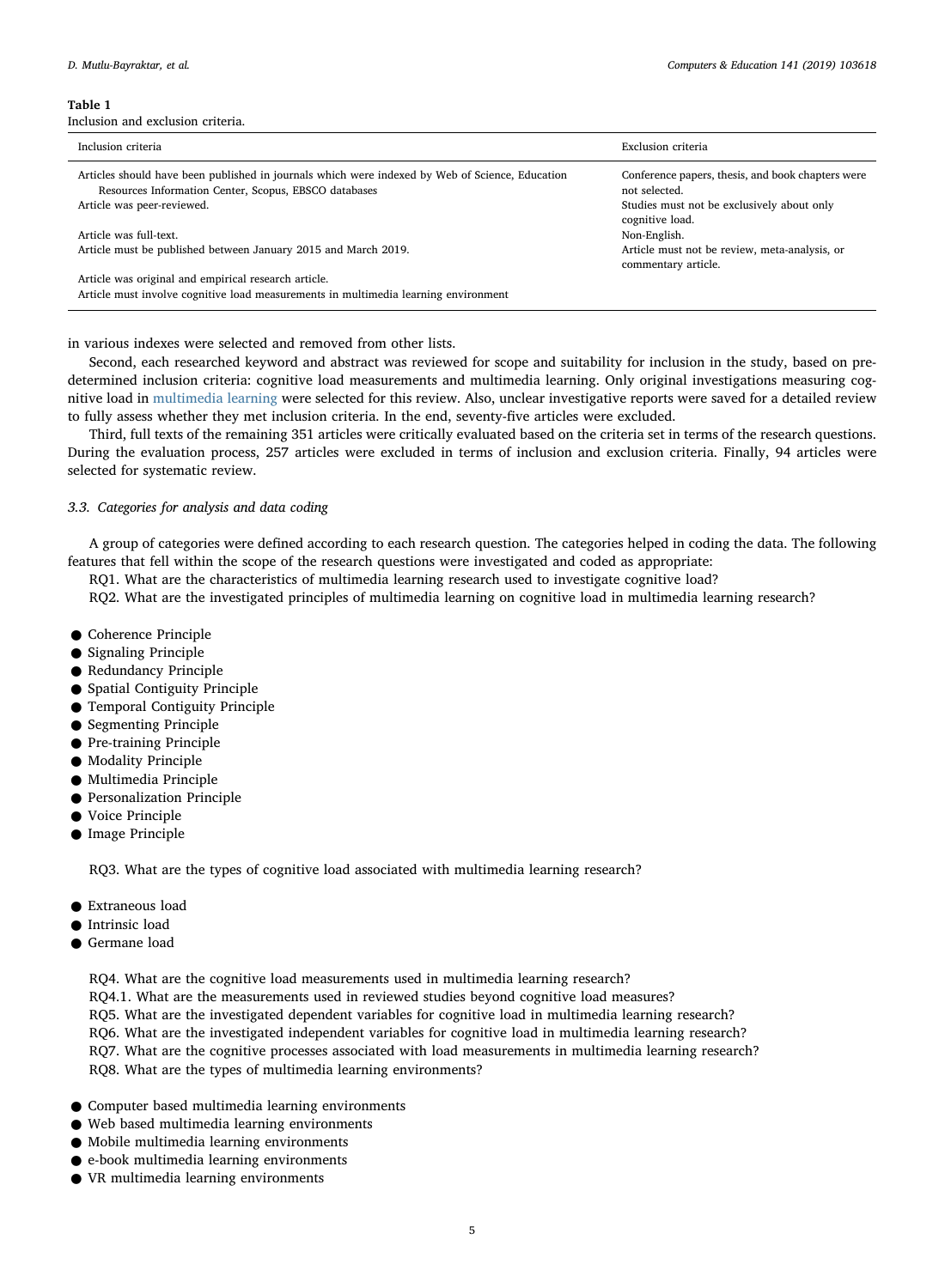<span id="page-5-0"></span>Cognitive load types in reviewed articles.

| Cognitive Load Type  |    | $\frac{0}{0}$ | Sample Research                                                 |
|----------------------|----|---------------|-----------------------------------------------------------------|
| Extraneous           | 14 | 14.9          | Örün & Akbulut, (2019)                                          |
| Germane              |    | 1.1           | Costley & Lange; $(2017)$                                       |
| Extraneous-Intrinsic | 14 | 14.9          | Brom, Dechterenko, Frollova, Starkova, Bromova, & D'Mello, 2017 |
| Extraneous-Germane   |    | 2.1           | Johnson, Ozogul, & Reisslein, 2015a,b                           |
| Overall              | 19 | 20.2          | Chang, Warden, Liang, & Chou, 2018a, b                          |
| Not mentioned        | 44 | 46.8          | Feldon, Franco, Chao, Peugh, & Maahs-Fladung, (2018)            |
| Total                | 94 | 100           |                                                                 |
|                      |    |               |                                                                 |

RQ9. What is the focus of research on cognitive load in multimedia learning research?

# 4. Results

## 4.1. Research question one (types of cognitive load)

RQ1: What are the types of cognitive load associated with multimedia learning research?

The study analyzed cognitive load types investigated in earlier studies that fell within the scope of the present study. This analysis utilized extraneous, intrinsic, and germane cognitive load classifications investigated within the scope of Cognitive Load Theory. [Table 2](#page-5-0) presents the frequency values in relation to each cognitive load. Hence, of the 94 studies, extraneous cognitive load was performed in 14; germane cognitive load was performed in one; both extraneous and intrinsic cognitive loads were performed in 14; and both extraneous and germane loads were performed in two. An extraneous cognitive load is a load generated in working memory due to cognitive processing arising from the instructional design ([Mayer, 2014a,](#page-18-2) p. 60). The total number of studies that measured extraneous cognitive load caused by the design of instructional material in multimedia learning studies was 30 (31%), and followed by 14 studies with intrinsic cognitive load. Intrinsic cognitive load is defined as the complexity of a learning task due to element interactivity of the learned topic. This was the type of cognitive load investigated in 15% of the studies. Germane cognitive load measurement was used in only one study. In this regard, studies that indicated the type of cognitive load seem to have investigated the extraneous cognitive load more frequently. On the other hand, 19 other studies performed overall cognitive load measurement. Additionally, 44 analyzed studies did not indicate the type of cognitive load. This seems to indicate that the connection established with the theoretical base was insufficient in the analyzed studies.

# 4.2. Research question two (principles of multimedia learning)

RQ2. What are the investigated principles of multimedia learning on cognitive load in multimedia learning research?

Of the 94 studies reviewed, 51 were conducted with multimedia principles and effects: they examined the effects of different multimedia principles on cognitive load. The most studied multimedia learning principles in reviewed articles were modality principles (17.6%), seductive details effect (17.6%), and signaling/cueing principles (15.7%, [Table 3](#page-5-1)). Almost all of the proposed multimedia learning principles for minimizing extraneous processing ([Richter, Scheiter, & Eitel, 2018](#page-21-2)), managing essential processing ([Chen & Yen, 2019\)](#page-19-12), and fostering generative processing [\(Zander, Wetzel, Kühl, & Bertel, 2017\)](#page-21-3) were studied in the reviewed investigations.

# 4.2.1. Modality principle

People learn better in environments where graphics (pictorial, visual) and audio narration are presented together, rather than in environments with graphics and written words [\(Mayer, 2014a\)](#page-18-2). However, the fact that information is presented to both visual and

<span id="page-5-1"></span>

| able |
|------|
|------|

Multimedia Learning Principles and Effects used in the cognitive load studies on multimedia learning.

| Principles/Effect            | $\frac{0}{0}$ | Sample Research                                    |
|------------------------------|---------------|----------------------------------------------------|
| <b>Modality Principle</b>    | 17.6          | Chen and Yen (2019)                                |
| Seductive Details Effect     | 17.6          | Eitel et al. (2019)                                |
| Signaling/Cueing Principles  | 15.7          | Richter et al. (2018)                              |
| Personalization Principle    | 9.8           | Zander et al. (2017)                               |
| Spatial/Contiguity Principle | 9.8           | Makransky, Terkildsen, and Mayer (2019)            |
| Redundancy Principle         | 7.8           | Rop, Schüler, Verkoeijen, Scheiter, and Gog (2018) |
| Multimedia Principle         | 5.9           | Park (2015)                                        |
| Coherence Principle          | 5.9           | Beege, Schneider, Nebel, & Mittangk, Rey (2017)    |
| Voice Principle              | 3.9           | Craig and Schroeder (2017)                         |
| <b>Segmenting Effect</b>     | 3.9           | Andrade et al. (2015)                              |
| Learner Control Effect       | 1.9           | Chen and Yen (2019)                                |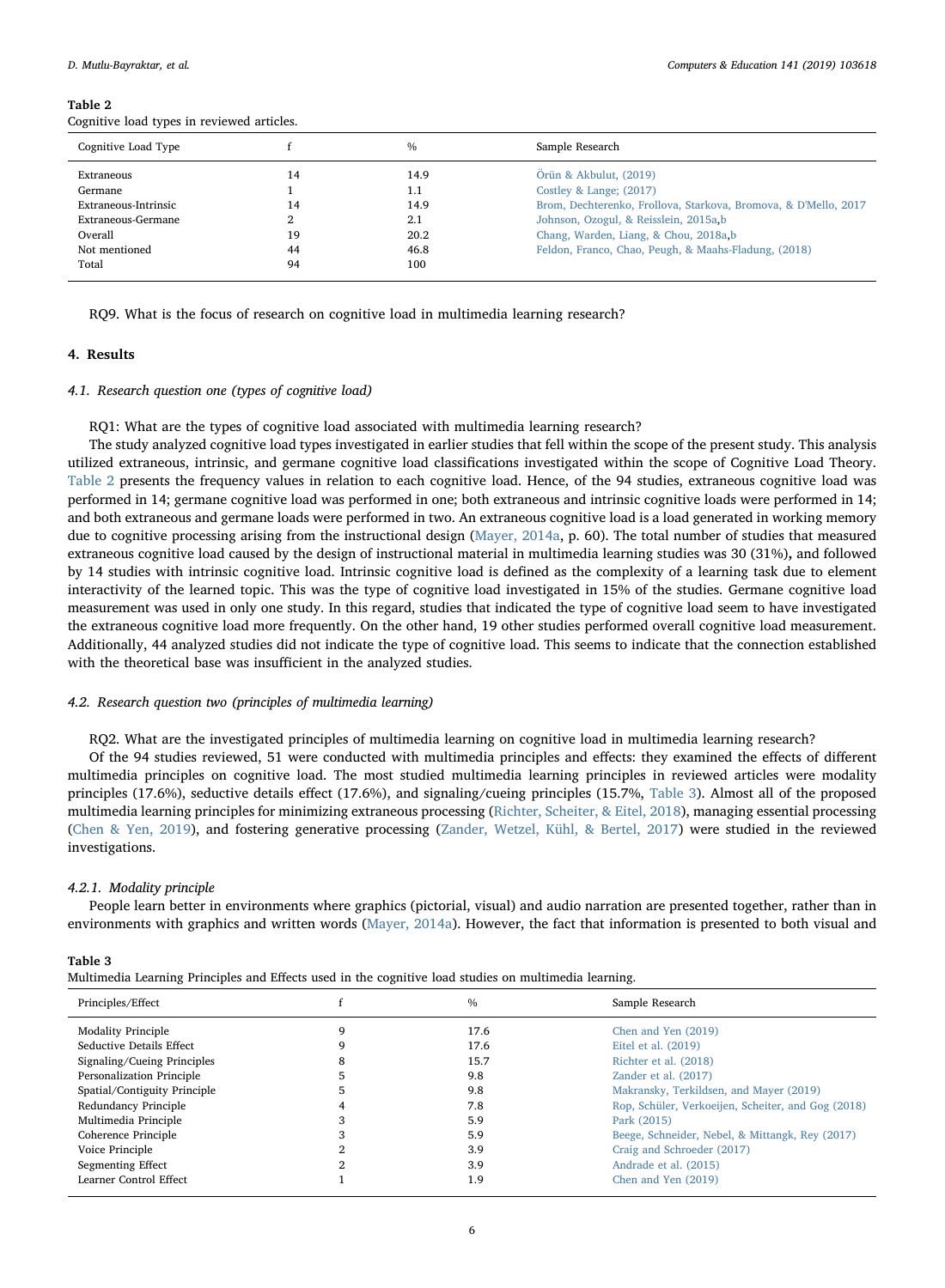auditory channels at the same time reduces cognitive load [\(Hughes, Costley, & Lange, 2019](#page-17-19); [Oberfoell & Correia, 2016](#page-18-21)). In modality principle it is better to use narration rather than texts because individuals can pay attention to visuals while listening to audio. Hence, representation holding does not happen during the simultaneous presentation of the picture and words through narration. In comparison to on-screen text and picture representations, there is a decrease in cognitive load and an increase in learning, which has been revealed in the literature ([Alvarez, Alnizami, Dunbar, Jackson, & Gilbert, 2015a;](#page-19-20) [Inan et al., 2015](#page-20-7); [Scheiter, Schüler, Gerjets, Huk, &](#page-18-22) [Hesse, 2014\)](#page-18-22).

#### 4.2.2. Seductive details effect

The seductive details effect has been reported in the literature with results indicating that the inclusion of irrelevant information in a text decreases the comprehension of the text as a whole [\(Garner, Brown, Sanders, & Menke, 1992](#page-17-20); [Harp & Mayer, 1998\)](#page-19-21). Multimedia studies on seductive details concluded that due to limited working memory capacity, irrelevant information causes more cognitive load ([Abercrombie, 2013](#page-17-21); [Park, Moreno, Seufert, & Brünken, 2011;](#page-18-23) [Sanchez & Wiley, 2006\)](#page-18-24). This effect, whose effect on cognitive load could be decreased with proper arrangements made in the design process, has been investigated more in recent studies ([Eitel, Bender, & Renkl, 2019](#page-19-18); [Korbach, Brünken, & Park, 2016](#page-20-8); [Scheiter et al., 2014;](#page-18-22) [Schneider, Wirzberger, & Rey, 2019](#page-21-5); Z.; [Wang &](#page-19-22) [Adesope, 2016](#page-19-22); Z.; [Wang, Sundararajan, Adesope, & Ardasheva, 2017\)](#page-21-6).

# 4.2.3. Signaling/cueing principles

Multimedia learning environments have rich learning content and learners have limited capacity. When learners are supported with signaling or cueing to focus correct resources, they demonstrate better learning performance [\(Kalyuga et al., 1999;](#page-17-14) [Mautone &](#page-18-25) [Mayer, 2007;](#page-18-25) [Naumann, Richter, Flender, Christmann, & Groeben, 2007;](#page-18-26) [Ozcelik, Arslan-Ari, & Cagiltay, 2010\)](#page-18-27). The signaling effect also affects cognitive load [\(Richter et al., 2018;](#page-21-2) [Song & Bruning, 2016\)](#page-21-0). A meta-analysis conducted by [Schneider, Dyrna, Meier,](#page-21-7) [Beege, and Rey \(2018a](#page-21-7)[,b](#page-21-8)[,c\)](#page-21-9) showed that cognitive load was significantly reduced by the inclusion of signaling techniques.

## 4.3. Research question three (characteristics of research)

RQ3. What are the characteristics of multimedia learning research about cognitive load?

- number of articles published by year
- number of articles published by journal
- country context
- education level
- learning domain

# 4.3.1. Published by year

[Fig. 2](#page-7-0) shows the number of cognitive load articles published from January 2015 to March 2019, presented according to the year of publication (see [Fig. 1](#page-7-1)). The distribution of studies according to year is close (See [Fig.](#page-7-0) 2). The exception is in 2017 when the number was almost halved ( $n = 14$ ).

# 4.3.2. Journal

Among the journals that publish articles related to cognitive load in multimedia learning environments, Computers & Education, Educational Technology & Society and Multimedia Tools & Applications are the most popular journals. They are followed by Learning and Instruction, Interactive Learning Environments, Journal of Educational Psychology (5 articles each) with Educational Technology Research and Development (4 articles), British Journal of Educational Technology, Anatomical Sciences Education, and Instructional Science (3 articles each). One or two articles were published in journals not included in [Table 4.](#page-8-0)

#### 4.3.3. Country

Most reviewed cognitive load studies on multimedia learning were conducted by researchers in Europe (39.3%), followed by Asia (35.1%), America (22.3%), Australia (2.1%), and Africa (1.1%). Although the studies were conducted in many different countries, they were mostly conducted in Germany (n = 22, [Table 5\)](#page-8-1). The many investigations on this subject in Germany ([Beege, Schneider,](#page-19-19) [Nebel, Mittangk, & Rey, 2017](#page-19-19); [Park & Brünken, 2015](#page-20-9); [Park, et al., 2015](#page-20-2); [Schneider et al., 2018a](#page-21-7); [Schneider et al., 2019](#page-21-5)), and the number of related publications in the last 5 years has brought the country to the forefront. Reviews of eye tracking studies in multimedia learning environments suggest that the results from country to country are similar ([Alemdag & Cagiltay, 2018\)](#page-17-22).

## 4.3.4. Learning domain

Most cognitive load studies in multimedia learning environments conducted thus far have utilized STEM subjects (59.6%). Fewer studies have used subjects representative of social sciences (23.4%), health (14.9%), and humanities (2.12%, See [Table 6](#page-8-2)). In recent years increasing of STEM studies can be considered effective in this number. Most cognitive load articles in STEM fields have been conducted using high school and higher education students as subjects ([Acarturk & Ozcelik, 2017;](#page-19-23) [Jan, Chen, & Huang, 2016;](#page-20-10) [Kaheru](#page-20-11) [& Kriek, 2016;](#page-20-11) [Liew, Mat Zin, & Sahari, 2017](#page-20-12); [Park & Brünken, 2015](#page-20-9); [Yi, Yang, Pi, Huang, & Yang, 2018](#page-21-10)). Similarly, reviewed articles about STEM indicated that subjects were selected from high school and higher education levels ([McDonald, 2016](#page-18-28); [Pellas, Kazanidis,](#page-18-29) [Konstantinou, & Georgiou, 2017\)](#page-18-29). Some researchers have called for a focus on STEM subjects in the earlier years of schooling (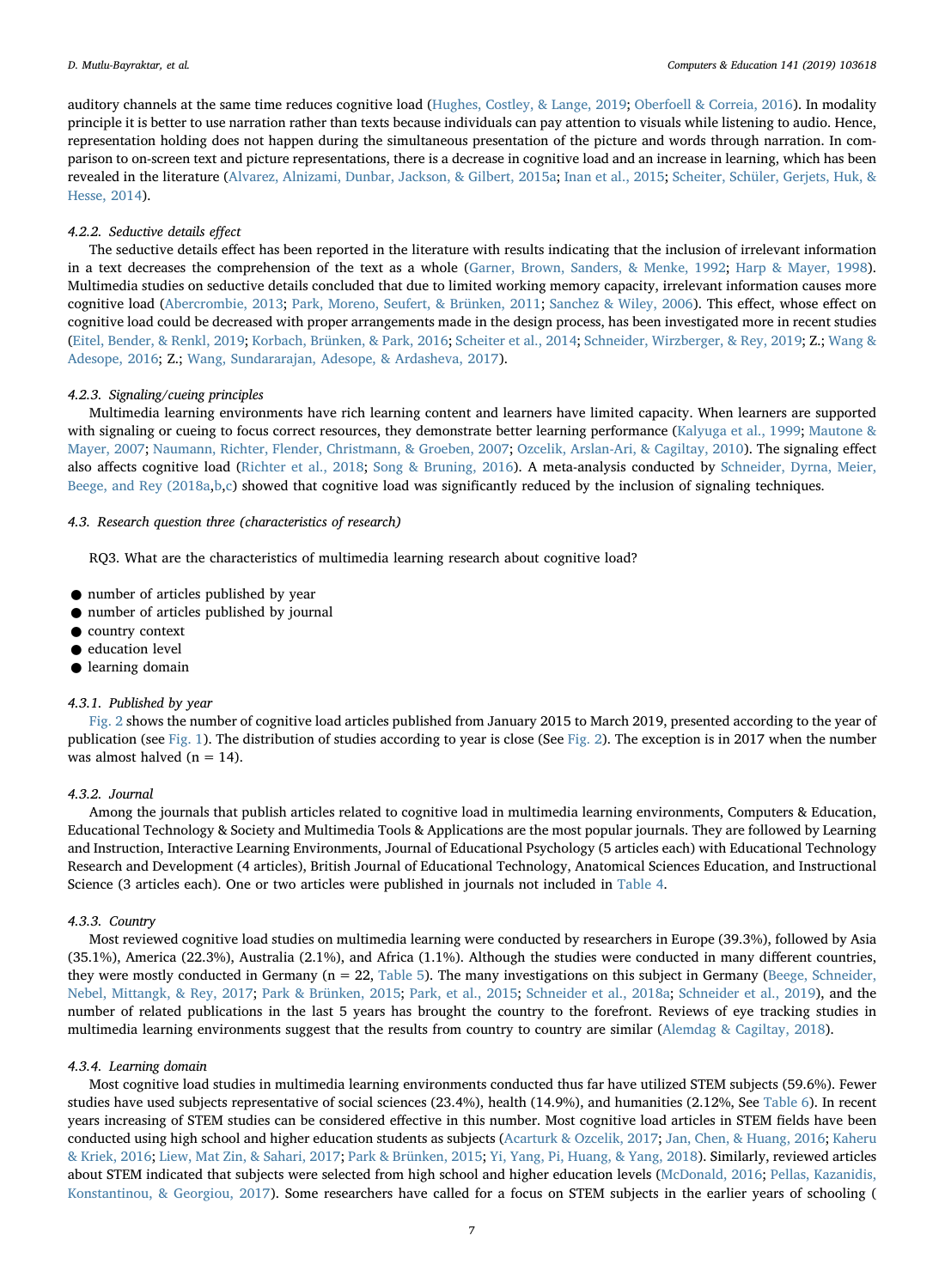<span id="page-7-1"></span>

Fig. 1. PRISMA flow diagram ([Moher, Liberati, Tetzla](#page-18-30)ff, & Altman, 2009).

<span id="page-7-0"></span>

Fig. 2. The distribution of cognitive load research articles on multimedia learning by year.

# [English & King, 2015\)](#page-17-23).

#### 4.3.5. Education level

Of the 94 studies reviewed, 66 were conducted with higher education students, ten with high school students, nine with secondary school students, three with elementary students, one with both secondary school and higher education students, one with both higher education and high school students, two with Amazon Mturk workers, one with MOOC users, and one with online technical course participants (see [Table 7\)](#page-8-3). Higher education students were the primary participant group in the cognitive load in multimedia learning research, similar to that of other research reviews about technology-enhanced learning reports ([Alemdag & Cagiltay, 2018;](#page-17-22) [Drysdale,](#page-17-24)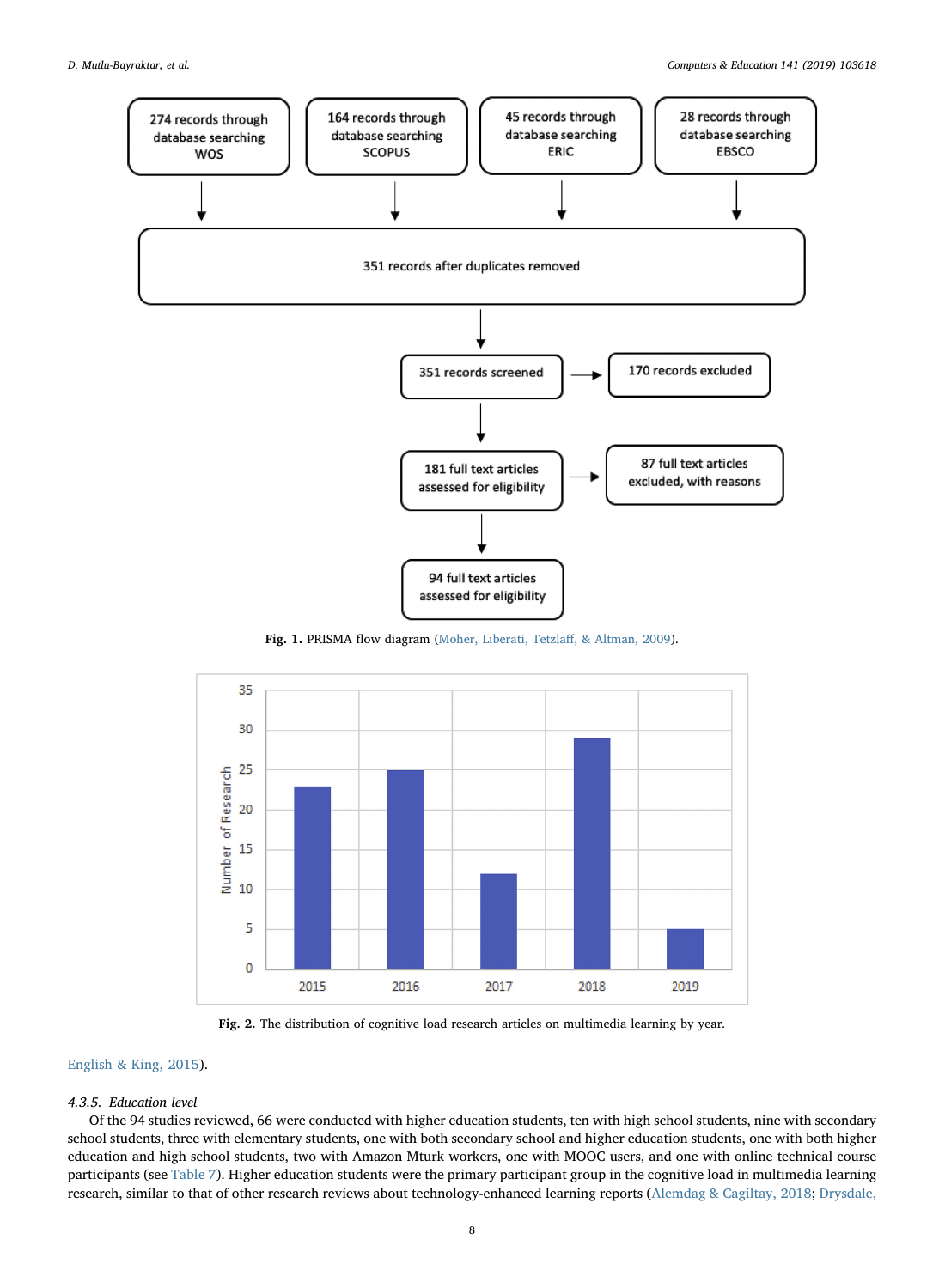<span id="page-8-0"></span>Journals in which cognitive load research articles on multimedia learning were most published.

| Journal                                         | Article Numbers |
|-------------------------------------------------|-----------------|
| Computers & Education                           | 8               |
| Educational Technology & Society                | 8               |
| Multimedia Tools and Applications               |                 |
| Learning and Instruction                        | 5               |
| <b>Interactive Learning Environments</b>        | 5               |
| Journal of Educational Psychology               | 5               |
| Educational Technology Research and Development |                 |
| British Journal of Educational Technology       | 3               |
| Anatomical sciences education                   | 3               |
| <b>Instructional Science</b>                    | 3               |

## <span id="page-8-1"></span>Table 5

Countries that have conducted cognitive load articles on multimedia learning.

| Continent | Country     | Number of Articles | $\frac{0}{0}$ |
|-----------|-------------|--------------------|---------------|
| Europe    | Germany     | 22                 | 23.4          |
|           | Turkey      | 7                  | 7.4           |
|           | Others      | 8                  | 8.5           |
|           | Total       | 37                 | 39.3          |
| Asia      | Taiwan      | 16                 | 17.0          |
|           | China       | 6                  | 6.4           |
|           | South Korea | 6                  | 6.4           |
|           | Others      | 5                  | 5.3           |
|           | Total       | 33                 | 35.1          |
| America   | USA         | 19                 | 34            |
|           | Others      | $\overline{2}$     | $2.2^{\circ}$ |
|           | Total       | 21                 | 22.3          |
| Australia | Australia   | $\mathbf{2}$       | 2.1           |
| Africa    | Africa      | 1                  | 1.1           |

# <span id="page-8-2"></span>Table 6

Learning domains used in cognitive load studies of multimedia learning.

| Learning Domain               |          | $\frac{0}{0}$ |
|-------------------------------|----------|---------------|
| <b>STEM</b><br>Social Science | 56<br>21 | 59.6<br>22.3  |
| Health                        | 14       | 14.9          |
| Humanities                    | 2        | 2.1           |
| Not mentioned                 | 1        | 1.1           |
| Total                         | 94       | 100           |

#### <span id="page-8-3"></span>Table 7

Education Level of preferred participants in the cognitive load studies of multimedia learning.

| <b>Education Level</b>   |                                     |    | $\%$ |
|--------------------------|-------------------------------------|----|------|
| <b>Educational Level</b> | <b>Higher Education</b>             | 66 | 70.2 |
|                          | High School                         | 10 | 10.6 |
|                          | Secondary school                    |    | 9.6  |
|                          | Elementary School                   |    | 3.2  |
|                          | Secondary school + Higher Education |    | 1.1  |
|                          | Higher Education + High school      |    | 1.1  |
| No Educational Level     | Workers from Amazon Mturk           | ົ  | 2.1  |
|                          | MOOC users                          |    | 1.1  |
|                          | Online technical course             |    | 1.1  |

[Graham, Spring, & Halverson, 2013;](#page-17-24) G.-J.; [Hwang, Wu, & Ke, 2011;](#page-17-25) J. W. M.; [Lai & Bower, 2019;](#page-17-26) Y.-T.; [Sung, Chang, & Liu, 2016](#page-18-31); [Wu](#page-19-24) [et al., 2012\)](#page-19-24). On the other hand, there are a limited number of studies that have investigated cognitive and multimedia factors utilizing elementary level students and older adult groups. Therefore, there is a need for research on cognitive load and multimedia learning for different types of learners.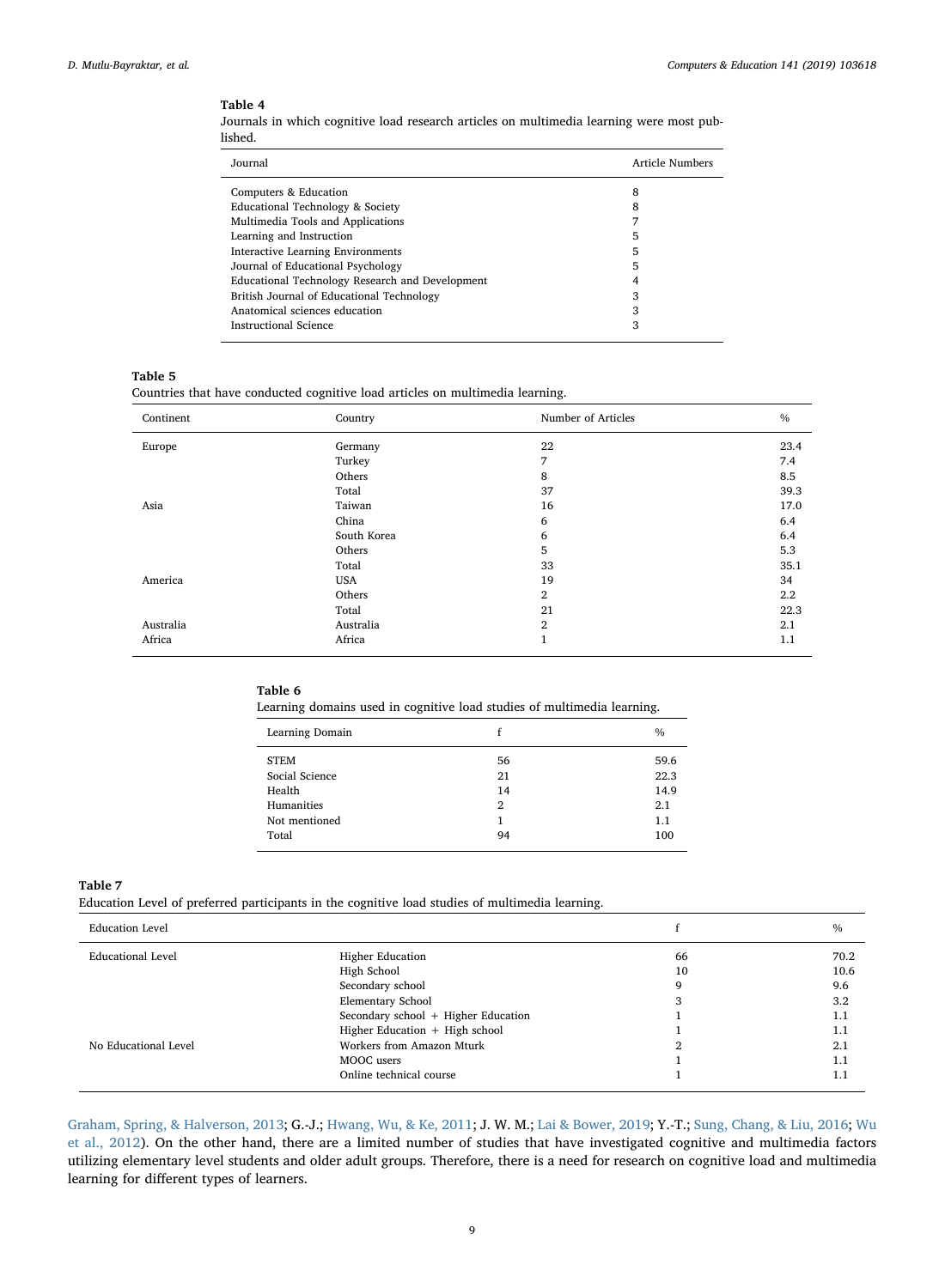<span id="page-9-0"></span>

Fig. 3. Types of cognitive load measurements in reviewed articles.

#### 4.4. Research question four (cognitive load measurements)

RQ4. What are the cognitive load measurements used in multimedia learning research?

This review revealed that subjective methods such as scales (e.g., [Lin, Lee, Wang, & Lin, 2016](#page-20-13)) and questionnaires (e.g., [Yang, Jen,](#page-21-11) Chang,  $&$  Yeh, 2018) were used in the majority of studies (n = 72) involving the Cognitive Theory of Multimedia Learning between 2015 and 2019 (see [Fig. 3\)](#page-9-0). In some studies ( $n = 22$ ), objective methods such as eye-tracking (e.g., [Park et al., 2015](#page-18-32)), EEG (e.g., [Örün](#page-20-3) [& Akbulut, 2019\)](#page-20-3) or fNIRS (e.g., [Uysal, 2016\)](#page-21-12) etc. were used to measure cognitive load in addition to subjective methods. Only two review studies (e.g., [Uysal, 2016\)](#page-21-12) measured cognitive load by using objective methods alone. These results show that there is a tendency to use subjective methods more often than objective methods to measure cognitive load in multimedia learning research, although objective methods provide more valid and reliable ways to measure cognitive load ([Brunken et al., 2003\)](#page-17-12).

Review results show that researchers used various subjective cognitive load measurement tools in their studies. [Table 8](#page-9-1) presents the most frequent measurement tools in 94 studies. Other tools were excluded from the table because a different subjective mea-surement tool was used in the studies (e.g., [Hwang & Shin, 2018](#page-20-14); [Lin et al., 2016](#page-20-13); [Zhang, Zhang, & Yang, 2016](#page-21-13)). The most frequently used subjective measure was a subjective rating of mental effort  $(n = 27)$  developed by [Paas \(1992\) in review](#page-18-33)ed articles (e.g., [Park](#page-20-2) [et al., 2015](#page-20-2); [Yang et al., 2018](#page-21-11)). It consisted of two items: one for task difficulty and the other for mental effort. It is easy to use and was rated on a 9-point Likert scale [\(Park & Brünken, 2015\)](#page-20-9). While this instrument was used as the major measure for cognitive load alone (e.g., [Arslan-Ari, 2018](#page-19-25)), some researchers adapted the measure and used other tools as well to measure cognitive load (e.g., [Yang et al., 2018](#page-21-11)).

The second most frequently used subjective measure  $(n = 9)$  was an instrument developed by [Leppink et al. \(2013\).](#page-17-16) The original instrument consisted of 10 items to measure intrinsic cognitive load, extraneous cognitive load and germane cognitive load on a 10 point Likert scale. The items included questions such as, "The topic/topics covered in the activity was/were very complex", "The instructions and/or explanations during the activity were very unclear," and "The activity really enhanced my understanding of the topic(s) covered." [\(Leppink et al., 2013](#page-17-16)). Four items were adapted for two of the reviewed articles instead of using all of the items

## <span id="page-9-1"></span>Table 8

| Subjective Measures for cognitive load in Reviewed Articles. |  |  |  |  |
|--------------------------------------------------------------|--|--|--|--|
|--------------------------------------------------------------|--|--|--|--|

| Cognitive Load Measurement Tool                                     |    | Sample researches                      |
|---------------------------------------------------------------------|----|----------------------------------------|
| Subjective ratings of mental effort (Paas, 1992)                    | 27 | Park, Korbach, & Brünken, 2015;        |
|                                                                     |    | Yang et al. (2018)                     |
| Leppink et al. (2013)                                               | 9  | Chen & Yen, 2019;                      |
|                                                                     |    | Schneider et al. (2019)                |
| Hart and Staveland (1988)                                           | 8  | Kennedy et al., 2016;                  |
|                                                                     |    | Moser and Zumbach (2018)               |
| Paas and Van Merriënboer (1994)                                     | 8  | Inan et al., 2015;                     |
|                                                                     |    | Kizilcec, Bailenson, and Gomez (2015)  |
| Not Mentioned                                                       | 8  | Skuballa, Fortunski, and Renkl (2015)  |
| Cierniak et al. (2009)                                              | 4  | Efendioğlu, 2016;                      |
|                                                                     |    | Jung, Kim, & Na, 2016;                 |
| Leppink, Paas, van Gog, van der Vleuten, and van Merriënboer (2014) |    | Chen & Yen, 2019;                      |
|                                                                     |    | Schneider, Nebel, Beege, & Rey, 2018c; |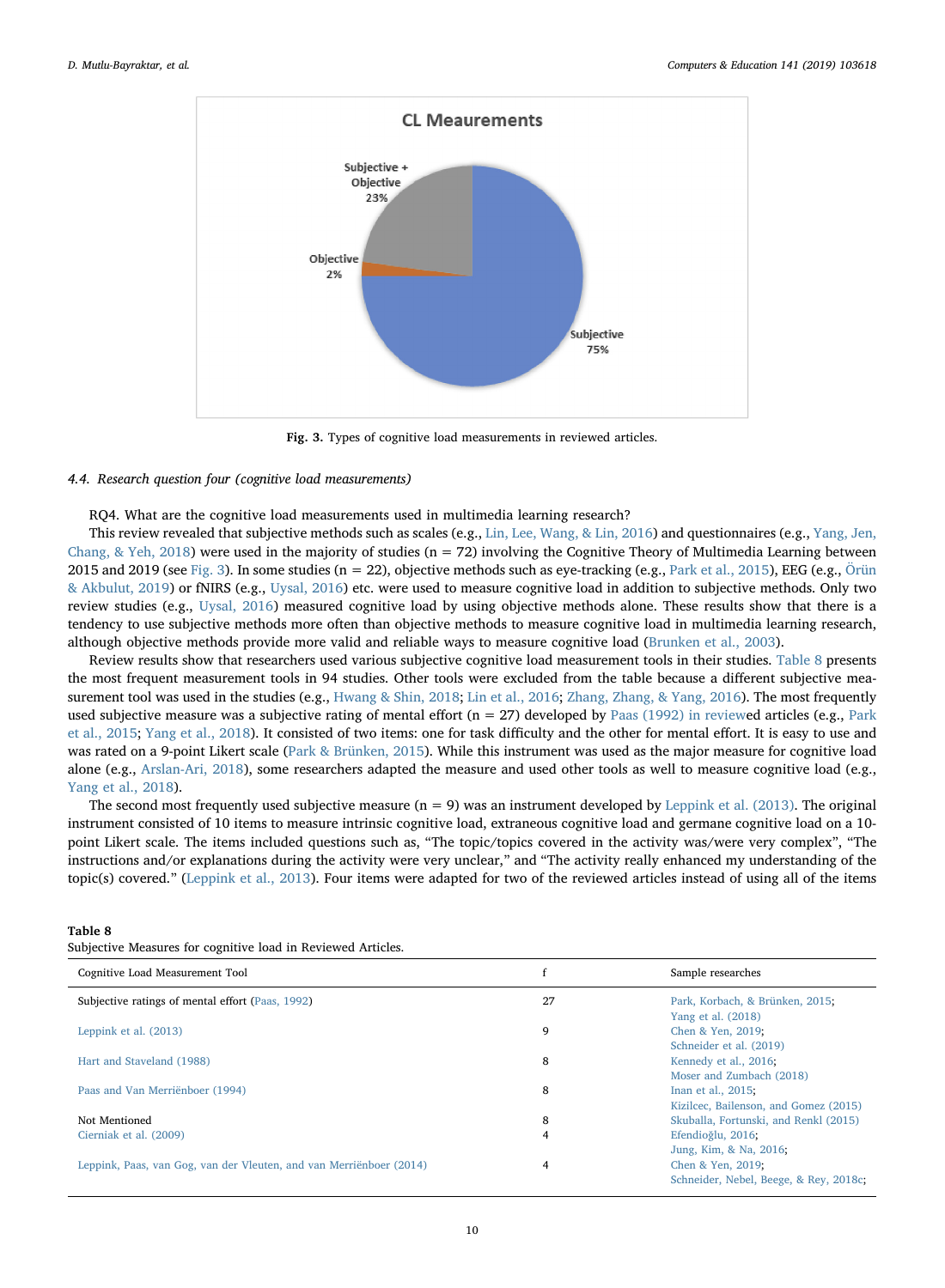#### D. Mutlu-Bayraktar, et al. *Computers & Education 141 (2019) 103618*

#### <span id="page-10-0"></span>Table 9

Objective measures for cognitive load in reviewed articles.

| Objective cognitive load measurement | 2015 | 2016 | 2017 | 2018     | 2019        | Total | Sample research                     |
|--------------------------------------|------|------|------|----------|-------------|-------|-------------------------------------|
| Eye-tracking                         |      |      |      | 4        |             | 11    | Park, Korbach, & Brünken, 2015      |
| Time-on-task                         |      |      | 0    | h        | 0           | 11    | Richter et al. (2018)               |
| Dual task paradigm                   |      | 3    | 0    |          | 0           |       | Park and Brünken (2015)             |
| <b>EEG</b>                           | 0    |      | 0    | $\Omega$ |             |       | Örün & Akbulut, (2019)              |
| Electro-dermal activity              | 0    |      | 0    |          | 0           |       | Eitel, Bender, & Renkl, 2019        |
| fNIRS                                |      |      | 0    |          |             |       | <b>Uysal</b> , 2016                 |
| Face expression analysis             | 0    |      |      |          | 0           |       | Hung, Chiang, Huang, and Lin (2017) |
| Rhythm method                        |      |      | 0    | $\Omega$ | 0           |       | Park and Brünken (2015)             |
| Biotrace                             | 0    |      | 0    |          | $\mathbf 0$ |       | Le, Liu, Deng, and Dai (2018)       |
|                                      |      |      |      |          |             |       |                                     |

#### ([Costley & Lange, 2017](#page-19-13); [Stark, Malkmus, Stark, Brünken, & Park, 2018](#page-21-15)).

Another subjective measure, The NASA-Task Load Index (NASA-TLX; [Hart & Staveland, 1988\)](#page-17-27) was used in eight studies (e.g., [Kennedy et al., 2016](#page-20-15); [Moser & Zumbach, 2018\)](#page-20-16). It consists of six dimensions (mental demand, physical demand, temporal demand, performance effort, and frustration level), and the items were rated on an 18-point Likert scale [\(Park & Brünken, 2015\)](#page-20-9). A Mental Effort Rating Scale developed by [Paas and Van Merriënboer \(1994\)](#page-18-34) was used in eight reviewed articles to measure cognitive load (e.g., [Inan et al., 2015](#page-20-7); [Kizilcec et al., 2015\)](#page-20-17). This instrument requires subjects to report difficulty they experience or mental effort they invest with numerical values [\(Park & Brünken, 2015\)](#page-20-9). Although the details of cognitive load measure(s) were reported in the majority of reviewed studies, researchers did not mention details of how or by whom the cognitive load measure(s) was developed in eight reviewed studies [\(Skuballa et al., 2015\)](#page-21-14).

An instrument developed by [Cierniak et al. \(2009\)](#page-17-15) was used in four reviewed articles (e.g., [Efendioglu, 2016;](#page-19-26) [Jung et al., 2016](#page-20-18)). The instrument used a six point Likert-type scale and included questions such as, "How difficult was the learning content for you?" to assess intrinsic cognitive load and, "How difficult was it for you to learn with the material?" to assess extraneous cognitive load ([Cierniak et al., 2009](#page-17-15), p. 138). Researchers used a questionnaire developed by [Leppink et al. \(2014\)](#page-17-28) in four reviewed studies ([Chen &](#page-19-12) [Yen, 2019](#page-19-12); [Schneider et al., 2018a](#page-21-7)). The questionnaire consisted of 10 items on an 11-point (0–10) Likert-type scale. Three items assessed intrinsic cognitive load (e.g., "The topics covered during the lesson were very complex"), three items assessed extraneous cognitive load (e.g., "The instructions and explanations during the lesson were very unclear") and four items assessed germane cognitive load (e.g., "The lesson really enhanced my understanding of the topics covered") ([Leppink et al., 2014\)](#page-17-28).

Eye-tracking  $(n = 11)$  was the most common objective method used to measure cognitive load in reviewed articles, as seen in [Table 9](#page-10-0) (e.g., [Park, Knörzer, Plass, & Brünken, 2015a](#page-18-32),[b\)](#page-20-2). However, it is an indirect objective method, and the use of eye-tracking to measure cognitive load is still infrequent compared to subjective methods. Another indirect objective measurement used in reviewed articles was a time-on-task (e.g., [Richter et al., 2018\)](#page-21-2). As a direct objective measurement, a dual-task paradigm  $(n = 4)$  was used in a few studies (e.g., [Park & Brünken, 2015\)](#page-20-9). EEG was used in three studies as another direct objective measure as well (e.g., [Örün](#page-20-3) & [Akbulut, 2019](#page-20-3)). Electro-dermal activity ( $n = 2$ ) was also used as an objective method in reviewed articles (e.g. [Eitel et al., 2019\)](#page-19-18). fNIRS ( $n = 1$ ), face expression analysis ( $n = 1$ ), rhythm method ( $n = 1$ ), and Biotrace ( $n = 1$ ) were other objective methods used in the reviewed studies.

RQ4.1. What are the measurements are used in the reviewed studies beyond cognitive load measures?

Almost all studies  $(n = 90)$  examined learning as an indicator of cognitive load in addition to major subjective or objective cognitive load measurements. [Table 10](#page-10-1) presents the other measures used in the reviewed articles besides the major cognitive load measures. Retention and transfer tests (e.g., [Colliot & Jamet, 2018a](#page-19-27)[,b;](#page-19-28) [Craig & Schroeder, 2017\)](#page-19-3) or achievement tests (e.g., H.-Y. [Sung, Hwang, & Chen, 2019](#page-21-16)) were frequently used to assess learning in the reviewed studies. Learning performance tests were also used in a few of the investigations (e.g., [Park, Münzer, Seufert, & Brünken, 2016\)](#page-20-19). Nearly half of the reviewed articles examined prior knowledge ( $n = 47$ ) with other measures (e.g., [Park et al., 2015a](#page-18-32),[b\)](#page-20-2).

Motivation (n = 18) was another measure used in some reviewed articles in addition to cognitive load (e.g., A.-F. [Lai et al., 2019\)](#page-20-20).

<span id="page-10-1"></span>

| Table 10                                 |  |  |
|------------------------------------------|--|--|
| Other measurements in reviewed articles. |  |  |

| Other Measurement Types     |    | $\%$  | Sample research                                 |  |
|-----------------------------|----|-------|-------------------------------------------------|--|
| Learning                    | 90 | 95.74 | Colliot & Jamet, 2018b; Craig & Schroeder, 2017 |  |
| Prior knowledge             | 47 | 49.09 | Park, Korbach, and Brünken (2015b)              |  |
| bMotivation                 | 18 | 36.67 | Lai, Chen, & Lee, 2019                          |  |
| Mental rotation             |    | 24.54 | Jung et al., 2016;                              |  |
| Working-memory capacity     | 8  | 32.59 | Park and Brünken (2015)                         |  |
| Paper folding               | 6  | 18.41 | Park et al. (2015b)                             |  |
| Perceptions                 |    | 27.16 | Lin and Yu $(2017)$                             |  |
| Self-concept & interest     | 5  | 18.41 | Richter et al. (2018)                           |  |
| Reading comprehension       |    | 21.73 | Richter et al. (2018)                           |  |
| Cognitive - Learning Styles |    | 13.81 | Yang (2016)                                     |  |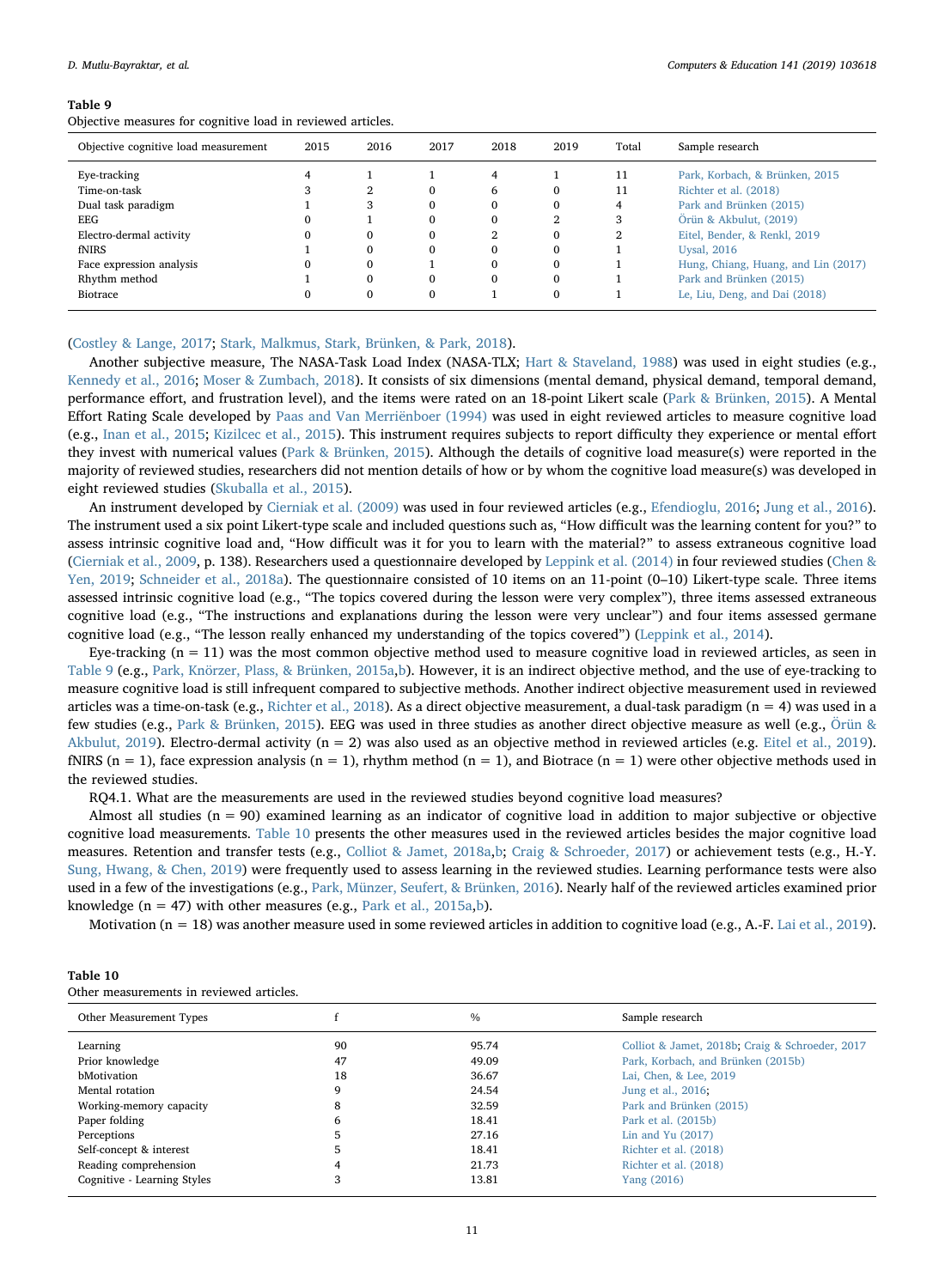<span id="page-11-0"></span>

| Dependent variables of Cognitive Load Researches on Multimedia Learning. |  |
|--------------------------------------------------------------------------|--|
|--------------------------------------------------------------------------|--|

| Dependent Variables | Sub-variables             |    | Sample Research                                                  |
|---------------------|---------------------------|----|------------------------------------------------------------------|
| Cognitive Load      | Cognitive Load            | 71 |                                                                  |
|                     | Mental Effort             | 15 | Rop, Schüler, Verkoeijen, Scheiter, & Van Gog (2018)             |
|                     | Extraneous Cognitive Load | 28 | Colliot and Jamet (2018b)                                        |
|                     | Intrinsic Cognitive Load  | 14 | Stark et al. (2018)                                              |
|                     | Germane Cognitive Load    | 3  | Richter, Scheiter, & Eitel; (2018)                               |
|                     | Fixation-Duration         | 9  | Zander et al. (2017)                                             |
|                     | Dwell Time                | 2  | Makransky, Terkildsen, & Mayer, 2019                             |
|                     | Theta-Alpha               | 3  | Dan and Reiner (2018)                                            |
|                     | Oxygenation               |    | <b>Uysal</b> , 2016                                              |
| Learning            | Learning Outcomes         | 20 | Schneider, Häßler, Habermeyer, Beege and Rey (2018)              |
|                     | Retention                 | 24 | Colliot and Jamet (2018a)                                        |
|                     | Transfer                  | 24 | Le et al. (2018)                                                 |
|                     | Comprehension             | 17 | Lee and Mayer (2018)                                             |
|                     | Recall                    | 8  | Richter et al. (2018)                                            |
|                     | Matching                  | 4  | Arslan-Ari (2018)                                                |
|                     | Learning Performance      | 17 | Chang, Warden, Liang, & Chou, 2018                               |
|                     | Achievement               | 16 | Wu, Hwang, Yang, and Chen (2018)                                 |
| Other               | Time Spent                | 15 | Schneider et al. (2019)                                          |
|                     | Difficulty                | 10 | Brom, Dechterenko, Frollova, Starkova, Bromova, & D'Mello (2017) |
|                     | Motivation                | 10 | Lai et al. (2019)                                                |
|                     | Satisfaction              | 4  | Wang et al. (2019)                                               |

Mental rotation ( $n = 9$ ) and paper folding ( $n = 6$ ) were used as a measure related to spatial ability assessment in some studies (e.g., [Jung et al., 2016](#page-20-18); [Park et al., 2015a,](#page-18-32)[b](#page-20-2)). Working memory capacity was also measured in a few studies (n = 8) (e.g., [Park & Brünken,](#page-20-9) [2015\)](#page-20-9). Perception (n = 5), self-concept and interest (n = 5), reading comprehension (n = 4), and cognitive-learning styles (n = 3) were also measured in a few investigations (e.g., C.-C. [Lin & Yu, 2017;](#page-20-23) [Richter et al., 2018;](#page-21-2) H.-Y. [Yang, 2016\)](#page-19-4).

# 4.5. Research question five (dependent variables)

RQ5. What are the investigated dependent variables on cognitive load in multimedia learning research?

Cognitive load was selected as the dependent variable in nearly all of the studies. Learning was the second most commonly preferred dependent variable. A general tendency in the sub variable of cognitive load was mental effort ( $n = 15$ ). Also, the most preferred cognitive load type was extraneous ( $n = 28$ ). The second most frequent variable was learning; therefore, we sought to identify the most preferred learning sub variables. Of the 94 studies reviewed in this study, 24 investigated retention and transfer as a variable (See [Table 11](#page-11-0)). A large body of research has shown that multimedia materials facilitate learning retention and transfer (e.g., [Beege et al., 2017](#page-19-19); [Rop et al., 2018;](#page-21-4) [Schneider et al., 2019](#page-21-5); J.; [Wang, Mendori, & Hoel, 2019\)](#page-21-17). When results of multimedia learning environment studies were examined, it was seen that if multimedia was designed in accordance with multimedia learning principles, retention and transfer of learning performances increase and extraneous cognitive load decreases [\(Inan et al., 2015](#page-20-7); [Kozan, Erçetin, &](#page-20-24) [Richardson, 2015;](#page-20-24) [Park & Brünken, 2015](#page-20-9); [Schneider, Häßler, Habermeyer, Beege, & Rey, 2018c](#page-21-9)). Learning performance was another variable considered in multimedia learning environments with cognitive load ([Chang, Warden, Liang, & Chou, 2018;](#page-19-15) [Wang &](#page-19-22) [Adesope, 2016;](#page-19-22) [Wang et al., 2017\)](#page-21-6). An analysis was performed on learning performance and achievement variables, especially in pretest/post-test comparison studies ([Cheng et al., 2015;](#page-19-5) [Efendioglu, 2016](#page-19-26); [Wang et al., 2019\)](#page-21-17). Time spent and difficulty were measured with performance in some studies where learning performance was selected as a variable, [\(Colliot & Jamet, 2018](#page-19-27); [Hwang & Shin,](#page-20-14) [2018;](#page-20-14) [Le et al., 2018](#page-20-22)). These studies differed from those in which learning outcome was chosen as a variable.

Eye tracking and EEG measurements were performed in cognitive load studies in which objective measurements were made [\(Dan](#page-19-29) [& Reiner, 2018;](#page-19-29) [Park, Knörzer, Plass, & Brünken, 2015](#page-18-32)). Fixation duration and theta-alpha power variables were frequently discussed in these studies ([Makransky, Terkildsen, & Mayer, 2019](#page-20-6)).

## 4.6. Research question six (independent variables)

RQ6. What are the investigated independent variables of cognitive load in multimedia learning research? The majority of reviewed articles refer to type of multimedia ( $n = 40$ ) as an independent variable, followed by modality ( $n = 12$ ), and prior knowledge ( $n = 8$ , [Table 12\)](#page-12-0).

## 4.6.1. Multimedia types

One criteria for including an investigative report in the present study was that multimedia was used as the learning environment. The review findings indicate that these multimedia environments have been tested according to various design or environmental features. The most common multimedia design variables employed were cueing-signaling ( $n = 7$ ) and lectures ( $n = 7$ ), showing a positive impact of cueing or signaling on learning outcomes ([Richter et al., 2018;](#page-21-2) F.; [Wang, Li, Mayer, & Liu, 2018](#page-19-30)). The second most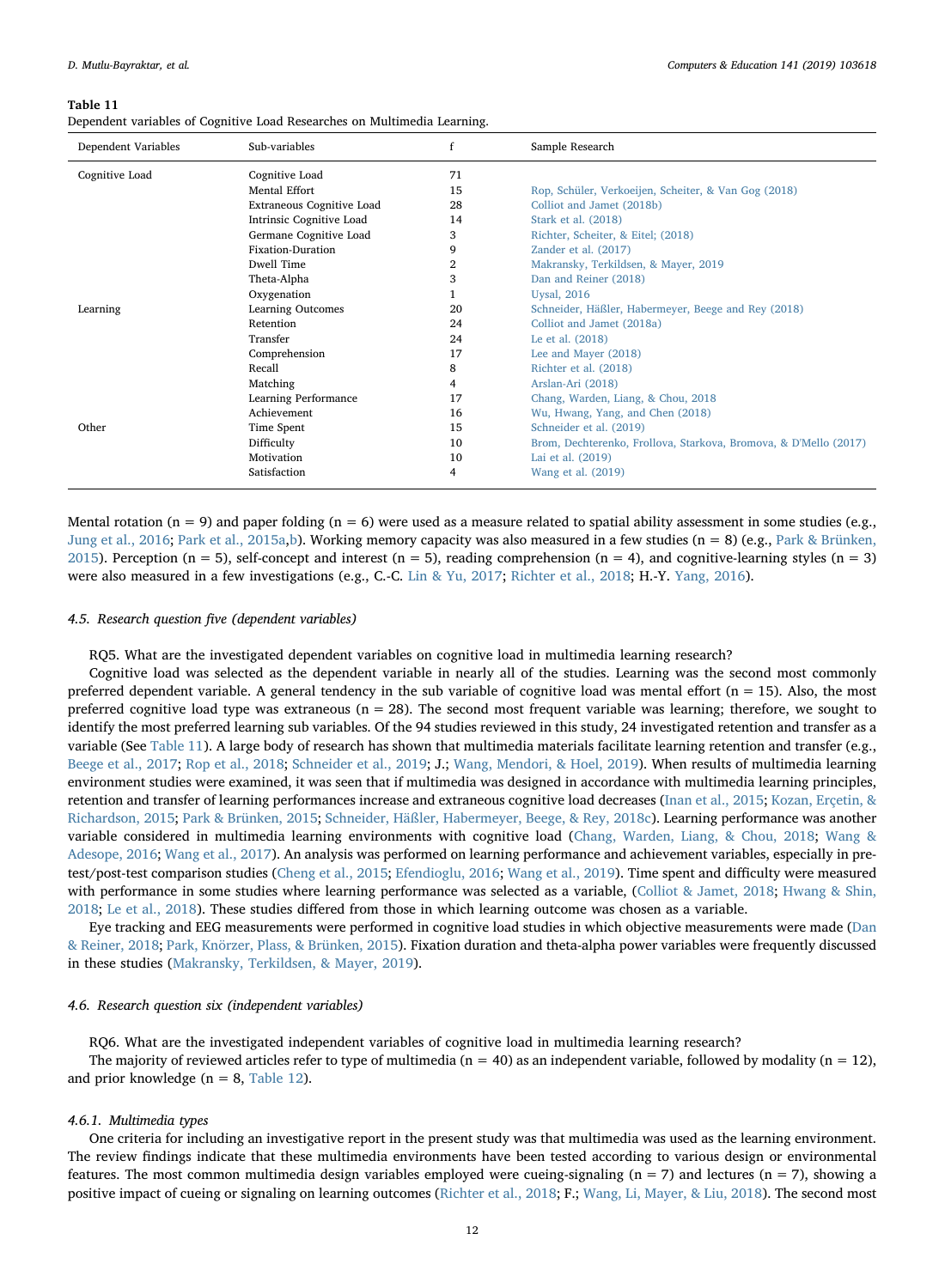<span id="page-12-0"></span>Independent variables of Cognitive Load studies on multimedia learning.

| <b>Independent Variables</b> | Sub-variables                  |    | Sample Research                             |
|------------------------------|--------------------------------|----|---------------------------------------------|
| Materials Type               | Materials                      | 40 | Lin et al. (2016)                           |
|                              | Lectures                       |    | Hung, Kinshuk, and Chen (2018)              |
|                              | Seductive Details              | 6  | Wang et al. (2017)                          |
|                              | Cueing                         | 5  | Jamet and Fernandez (2016)                  |
|                              | Emotion                        | 5  | Knörzer, Brünken, and Park (2016)           |
|                              | Control                        |    | Chen and Yen (2019)                         |
|                              | Pedagogical Agent              | 3  | Liew et al. (2017)                          |
|                              | Signaling                      | 3  | Song and Bruning (2016)                     |
| Modality                     | Modality                       | 12 | Lee and Mayer (2018)                        |
| Prior Knowledge              | Prior Knowledge                | 8  | Richter et al. (2018)                       |
| Cognitive Style              | <b>Working Memory Capacity</b> |    | Lehmann, Goussios, and Seufert (2016)       |
|                              | Visual Verbal Cognitive Style  | 3  | Wang et al. (2019)                          |
|                              | Spatial Ability                | 2  | Castro-Alonso, Ayres, Wong, and Paas (2018) |
|                              | Cognitive Load                 | 2  | Feldon et al. (2018)                        |

frequently studied independent variable was lecture  $(n = 7)$ . The effects of lecture diversity on cognitive load were also investigated in reviewed articles ([Costley & Lange, 2017;](#page-19-13) [Kizilcec et al., 2015](#page-20-17); [Lee & Mayer, 2015](#page-17-29)).

### 4.6.2. Modality

Modality was the second most studied independent variable in reviewed articles ( $n = 12$ ). These studies demonstrated the effect of modality on cognitive load and learning [\(Chen & Yen, 2019](#page-19-12); [Leahy & Sweller, 2016](#page-20-0); [Lee & Mayer, 2018\)](#page-20-25). The modality effect or principle assumes that when written verbal information accompanies visual information like visual-only presentations, it might cause cognitive load. In the modality effect or principle, when the written verbal information is presented with visual information like visual-only presentation, there will probably be cognitive load. For this reason, presentation of the verbal information through the auditory channel is better when there is corresponding visual information like audiovisual presentation [\(Kozan et al., 2015;](#page-20-24) [Mayer,](#page-18-2) [2014a](#page-18-2)[,b,](#page-18-15)[c\)](#page-18-18).

## 4.6.3. Prior knowledge

Another factor affecting cognitive load was prior knowledge; hence, it was selected as independent ( $n = 8$ , [Jung et al., 2016;](#page-20-18) [Richter et al., 2018\)](#page-21-2) and covariate variables (n = 9; [Brom et al., 2017;](#page-19-14) [Park et al., 2016](#page-20-19)). Prior knowledge was confirmed to play the expected moderating role in these studies.

## 4.7. Research question seven (cognitive processes)

RQ7. What are the cognitive processes associated with cognitive load measurements in multimedia learning research?

Researchers agree that learners and information characteristics are important factors to consider when designing multimedia learning environments ([Bayram & Bayraktar, 2012;](#page-17-30) [Knörzer et al., 2016](#page-20-26); [Park, et al., 2015](#page-20-2)). The cognitive characteristics of learners in particular have been addressed in cognitive load studies ([Leahy & Sweller, 2016](#page-20-0); [Park & Brünken, 2015\)](#page-20-9).

Very few of the reviewed articles studied the cognitive process (18 articles). The most frequently selected cognitive characteristic researched was working memory (n = 9), followed by spatial ability (n = 4), and visual and verbal cognitive styles (n = 3, [Table 13\)](#page-12-1).

#### 4.7.1. Working memory

Information is stored and manipulated in working memory for a short time before it is stored in long-term memory ([Baddeley,](#page-17-31) [1992\)](#page-17-31). Assumptions of the cognitive load theory are based on limited working memory capacity, and efforts are made to create guidelines for the design of instructional materials that aim to enhance efficient use of the learner's cognitive capacity [\(Chandler &](#page-17-32) [Sweller, 1991;](#page-17-32) [Sweller, Chandler, Tierney, & Cooper, 1990\)](#page-19-32). Working memory is a frequently studied cognitive processes in multimedia learning within the scope of this theory, ([Anmarkrud et al., 2019](#page-17-4); [Kozan et al., 2015](#page-20-24); [Lehmann et al., 2016](#page-20-27); [Skuballa et al.,](#page-21-14) [2015\)](#page-21-14).

## <span id="page-12-1"></span>Table 13

Cognitive processes are associated with cognitive load studies addressing multimedia learning.

| <b>Cognitive Process</b>          |    | Sample Research                            |
|-----------------------------------|----|--------------------------------------------|
| <b>Working Memory</b>             | a  | Kozan, Ercetin, & Richardson (2015)        |
| Spatial Ability                   | 4  | Castro-Alonso et al. (2018)                |
| Visual and verbal cognitive style | J. | Moser and Zumbach (2018)                   |
| Learning Style                    |    | Kizilcec et al. (2015)                     |
| Task-irrelevant thinking          |    | Schneider, Dyrna, Meier, Beege & Rey, 2018 |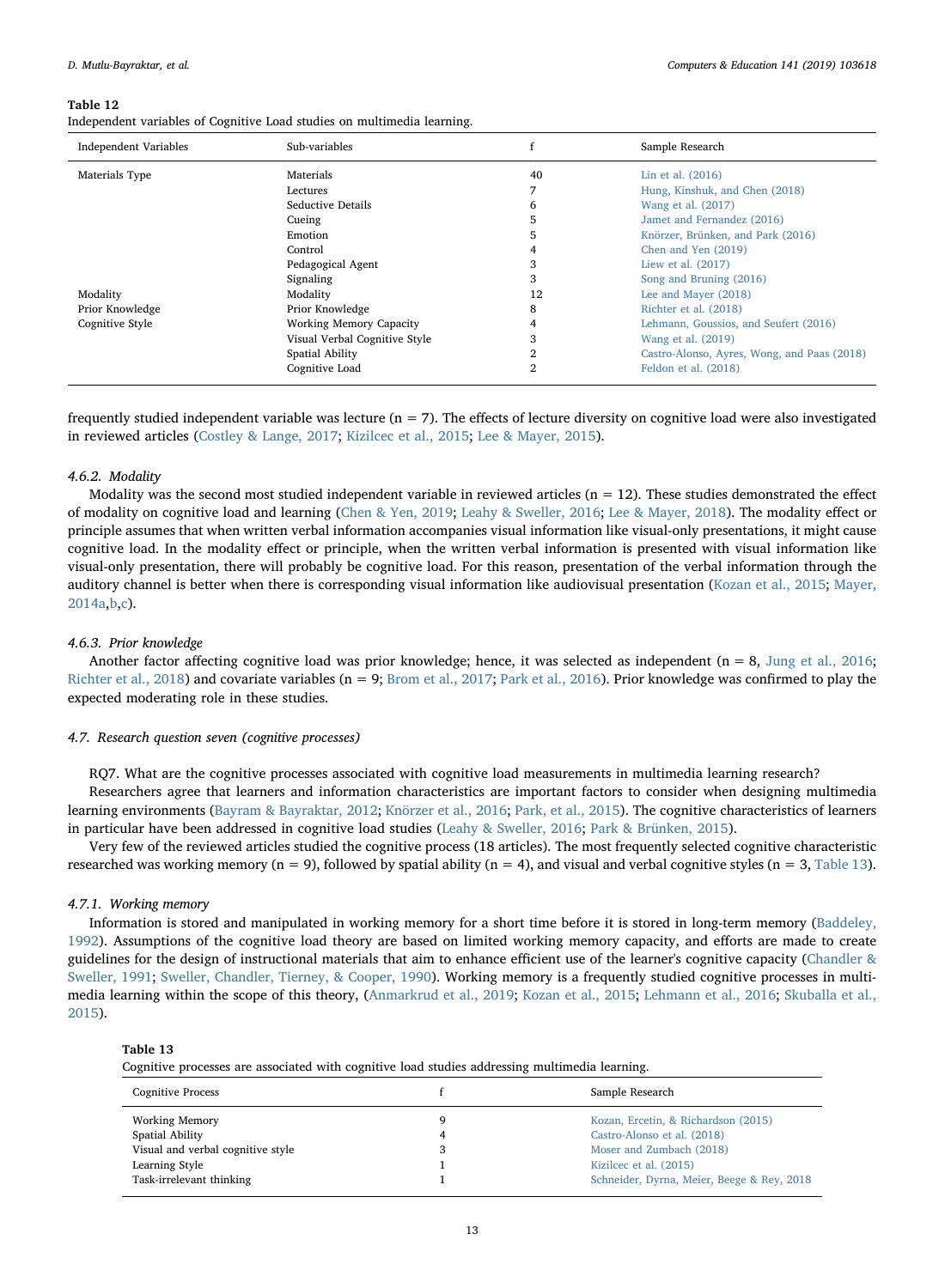<span id="page-13-0"></span>

|  | Multimedia learning environments designed in cognitive load studies. |  |  |  |
|--|----------------------------------------------------------------------|--|--|--|
|  |                                                                      |  |  |  |

| <b>Presentation Material</b> | Material-environment                                                               |    | Sum |
|------------------------------|------------------------------------------------------------------------------------|----|-----|
| Computer Software            | Computer based learning environment                                                | 43 | 44  |
|                              | Computer based IDE Software                                                        |    |     |
| Web page                     | Web based learning environment                                                     | 10 | 10  |
| E-Textbook                   | e-textbook in Computer based learning environment                                  |    |     |
| Animation                    | animation in 3D virtual environment                                                |    |     |
|                              | animation in Computer based learning environment                                   |    |     |
|                              | animation in web based learning environment                                        |    |     |
| AR                           | AR application                                                                     |    |     |
|                              | AR application + Computer based learning environment                               |    |     |
| Video                        | Video in computer based learning environment and 3D Model                          |    | 18  |
|                              | video in computer based learning environment                                       |    |     |
|                              | Video in computer based learning environment + hologram in 3D learning environment |    |     |
|                              | video in Web Based Multimedia (MOOCs)                                              |    |     |
|                              | <b>Content Acquisition Podcast</b>                                                 |    |     |
| Simulation                   | Simulation in computer based learning environment                                  |    |     |
|                              | Simulator based learning environment                                               |    |     |
| Mobile Application           | Computer based multimedia vs. mobile learning based multimedia                     |    |     |
|                              | Multimedia messaging service (MMS) messages                                        |    |     |
| Textbook                     | textbook                                                                           |    |     |

# 4.7.2. Spatial ability

Learners' spatial ability plays a crucial role when visual/pictorial elements are used in multimedia learning environments (Höffler, Schmeck, Höffl[er, Schmeck, & Opfermann, 2013](#page-17-33)).

Although there are studies indicating no correlation between spatial ability and cognitive load, they have been considered as covariate variables in the reviewed cognitive load articles ([Münzer, Seufert, & Brünken, 2009](#page-18-35); [Park et al., 2016;](#page-20-19) [Seufert, Wagner, &](#page-21-18) [Westphal, 2017](#page-21-18)). Researchers argue that spatial ability can be improved when an appropriate learning environment is provided ([Casey et al., 2008\)](#page-17-34).

## 4.8. Research question eight (types of the multimedia learning environments)

RQ8. What are the types of the multimedia learning environments?

Participant learning environment was examined in 94 studies. A computer-based learning environment was employed in 69 of the studies, a web-based learning environment was used in 19 studies, a mobile learning environment was utilized two studies, and an augmented reality environment was used in four studies. Additionally, the experimental process was examined in terms of material type used to present content (see [Table 14\)](#page-13-0). Content presentation in 44 investigations involved computer software, 10 used a Web page, 18 used video, six used simulations, five used animations, four used mobile applications, four used an e-textbook, four used augmented reality, and one used a textbook.

#### 4.9. Research question nine (focus of research)

RQ9. What is the focus of research on cognitive load in multimedia learning research?

Cognitive load measurement was the main focus in reviewed articles. Hence, multimedia design was the most commonly studied topic  $(n = 45)$ . In the studies where multimedia design was chosen as the focus of research, the design principles and effects were mostly studied.

The second most preferred focus of research was instructional media type  $(n = 17)$ . In cognitive load studies, the most studied comparison media type is augmented reality and 3D environments. Presentation format was the third most preferred focus of research (n = 14). The most commonly compared presentation format was visual/auditory. The other most studied focus of research were

<span id="page-13-1"></span>

| Focus of research of Cognitive Load studies on multimedia learning. |    |                                               |  |  |
|---------------------------------------------------------------------|----|-----------------------------------------------|--|--|
| Focus of Research                                                   |    | Sample Research                               |  |  |
| Multimedia Design                                                   | 45 | Song and Bruning (2016)                       |  |  |
| <b>Instructional Media Type</b>                                     | 17 | Lai et al. (2019)                             |  |  |
| <b>Presentation Format</b>                                          | 14 | Leahy and Sweller (2016)                      |  |  |
| <b>Individual Differences</b>                                       | 10 | Kaheru and Kriek (2016)                       |  |  |
| Instructional Method                                                | 4  | Mihalca, Mengelkamp, Schnotz, and Paas (2015) |  |  |
| Task Type                                                           | 3  | Örün & Akbulut, (2019)                        |  |  |
| Affective Characteristics                                           | 3  | Huang & Mayer, 2016                           |  |  |
| Cognitive Characteristics                                           | 2  | Jan et al. (2016)                             |  |  |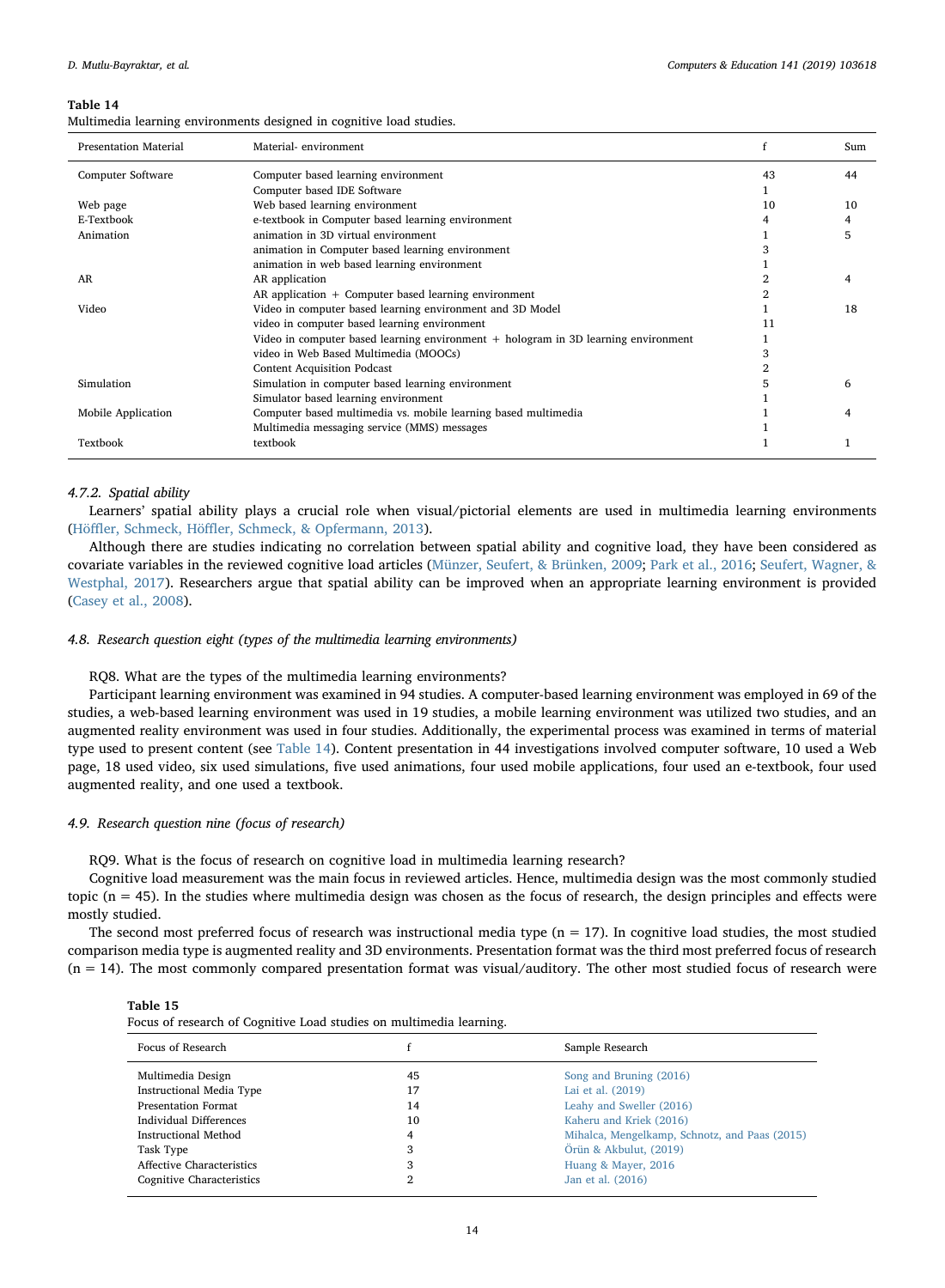individual differences (n = 10), instructional method (n = 4), task type (n = 3), affective characteristics (n = 3), and cognitive characteristics (n = 2, See [Table 15\)](#page-13-1). Gender, working memory, and spatial ability were the most focused individual differences.

### 5. Conclusion

Several multimedia studies have investigated cognitive load as a variable. These studies performed cognitive load measurements in order to understand learners' cognitive processes. The current study presented findings from a systematic review of cognitive load in multimedia learning, surveying 94 articles published between January 2015 and March 2019. The demographic characteristics of the studies were examined in terms of the published year, country, journal, learning domain, and education level. When we looked at the published years, the articles were similar in number compared to the years; in 2017 the number was lower. The most popular journals that published cognitive load articles included Computers & Education, Educational Technology & Society, and Multimedia Tools & Applications. Several reviews of similar topics showed similar journals at the top [\(Alemdag & Cagiltay, 2018](#page-17-22); [Nikou &](#page-18-36) [Economides, 2018\)](#page-18-36). The survey showed that Germany contributed more cognitive load-related research than any other country. [Alemdag and Cagiltay \(2018\)](#page-17-22) found that Germany produced the greatest number of articles in their review study on eye tracking in multimedia learning environments. Park, Brünken, and Schneider addressed the issue of multimedia learning in Germany in a number of articles ([Knörzer et al., 2016](#page-20-26); [Park & Brünken, 2015](#page-20-9); [Park et al., 2016;](#page-20-19) [Schneider, et al., 2018;](#page-21-7) [Schneider, Nebel, Pradel, &](#page-21-19) [Rey, 2015](#page-21-19); [Schneider et al., 2019\)](#page-21-5). It is believed that the general inclination to use STEM [\(Jones et al., 2018;](#page-17-35) [Lai & Bower, 2019;](#page-17-26) [Ostler, 2015](#page-18-37)) was reflected in cognitive load studies as well. The investigations primarily chose higher education students as participants. Higher education students are preferred as subjects in education studies because they are accessible, and conducting research with them is relatively easy [\(Crompton & Burke, 2018;](#page-17-36) [Subhash & Cudney, 2018\)](#page-18-38). Focus of research of cognitive load studies conducted between 2015 and 2019 were mostly multimedia design, instructional media type, presentation format, and individual differences.

Multimedia learning principles have been developed on the basis of Cognitive Theory of Multimedia Learning ([Mayer, 2014a](#page-18-2),[b](#page-18-15)[,c](#page-18-18)). Hence, it is not surprising that studies measuring cognitive load tend to assess multimedia learning principles [\(Schwan, Dutz, &](#page-18-39) [Dreger, 2018\)](#page-18-39). Among the reviewed articles, the most frequently studied multimedia learning principles included modality principles, seductive details effect, and signaling/cueing principles—the same principles used in previous multimedia learning studies [\(Alemdag](#page-17-22) [& Cagiltay, 2018;](#page-17-22) [Molina, Navarro, Ortega, & Lacruz, 2018\)](#page-18-40). Computer and web-based learning environments were preferred most often in contrast to multimedia learning environments designed in the reviewed studies.

Cognitive Load Theory suggests that instructional materials affect learners with three independent cognitive load sources [\(Paas,](#page-18-41) [Renkl, & Sweller, 2003](#page-18-41); [Paas, et al., 2003](#page-18-10)): Intrinsic, Extraneous, and Germane Cognitive Loads. It was found that investigations reviewed in the present study mainly measured the extraneous, intrinsic and overall cognitive loads. Germane cognitive load was investigated in a limited number of studies. Apart from these, the most remarkable finding was that the majority of articles did not mention cognitive load type.

The most commonly used methods were subjective in nature; in a few studies, objective methods like eye tracking, EEG, fNIRS, and dual tasks were used to measure cognitive load. The most frequently studied dependent variables with cognitive load were learning outcomes, retention, and transfer. The majority of reviewed articles refer to the type of multimedia as an independent variable, followed by modality and prior knowledge. Very few of the reviewed cognitive load studies evaluated the cognitive process. The most commonly used were cognitive process, working memory, and spatial ability.

This review, which enables to obtain a holistic understanding of the research on cognitive load in multimedia learning, is useful for researchers as it helps them to learn about the gaps in the literature.

#### 6. Suggestions for future research

This review identified a number of gaps in cognitive load research relating to multimedia learning. The demographic characteristics of the reviewed studies illustrate that the majority of investigations were conducted with higher education students serving as subjects and the use of STEM materials. Replicating existing studies using different types of learners, learning objectives, and content areas is of importance so that boundary conditions of multimedia principles can be identified [\(Mayer, 2017\)](#page-18-0). For this reason, there is a need for more research about non-STEM disciplines and other areas. In addition, some researchers have emphasized a focus on STEM in the earlier years of schooling when designing studies ( [English & King, 2015\)](#page-17-23). When we look at the at the metrics of learning domain (See [Table 16\)](#page-15-0), we can say that important to focus on non-STEM areas.

Germany where the cognitive load in multimedia learning research is mostly examined between 2015 and 2019 was the most common country among the distribution of studies on this issue. Therefore, the researchers who would like to join research groups in order to conduct this research topic may think about research groups in Germany. As it is one of the topics that maintains its popularity according to years, cognitive load investigations of multimedia learning have undergone continuous theoretical development with the availability of new data [\(Sweller et al., 2019\)](#page-19-8).

The reviewed studies examined 11 multimedia principles as factors that could potentially affect cognitive load measurements. These studies discussed how multimedia principles affect cognitive load. The studies focused primarily on the modality principle, seductive detail principle, and signaling/cueing principles. These studies mainly investigated the effects on extraneous load; investigation and comparison of the effects on other cognitive load types are recommended. It was important to present design recommendations to reduce extraneous cognitive load. The use of objective methods in cognitive load measurements made it possible to better explain the effects of multimedia principles. The majority of surveyed investigations that used objective measurements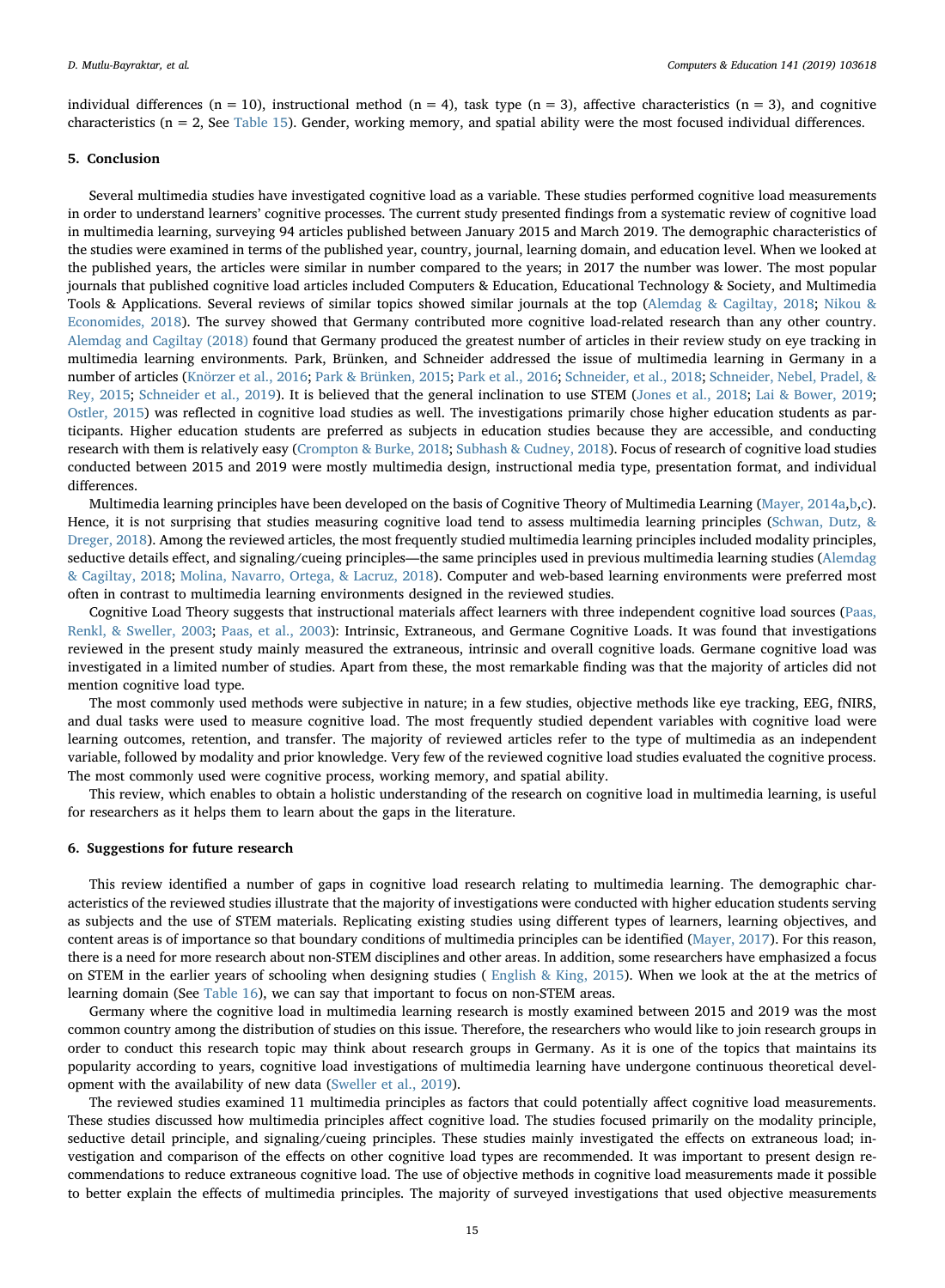<span id="page-15-0"></span>Metrics of focus of research.

| Focus of Research             | Variables                | $\mathbf f$    |  |
|-------------------------------|--------------------------|----------------|--|
| Multimedia Design             | Retention                | 17             |  |
|                               | Transfer                 | 13             |  |
|                               | Comprehension            | 12             |  |
|                               | Task Completion Time     | 8              |  |
|                               | <b>Fixation Duration</b> | 8              |  |
|                               | Theta Alpha Band Values  | 3              |  |
| <b>Presentation Format</b>    | Retention                | $\mathbf{2}$   |  |
|                               | Transfer                 | $\mathbf{2}$   |  |
|                               | Comprehension            | $\mathbf{2}$   |  |
|                               | Difficulty               | $\mathbf{2}$   |  |
| Material Type                 | Achievement              | $\overline{4}$ |  |
|                               | Satisfaction             | $\mathbf{2}$   |  |
|                               | Motivation               | $\mathbf{2}$   |  |
| <b>Individual Differences</b> | Spatial Ability          | $\,2$          |  |
|                               | Working Memory           | $\,2$          |  |
|                               | Prior Knowledge          | $\mathbf{2}$   |  |
|                               | Gender                   | $\mathbf{2}$   |  |
|                               |                          |                |  |

contributed new understandings of the theory by investigating the effects of multimedia principles. It is recommended that future studies use objective measurements to investigate the effects of multimedia principles on cognitive load. One of the important findings of the present study relates to cognitive load type. Almost half of the studies analyzed did not mention the type of cognitive load (measure cognitive load type), making it difficult to connect the research results to a theoretical base.

There is a lack of measurement instruments applicable to different aspects of cognitive load: namely intrinsic, extraneous, and germane. It is the main challenge within this framework [\(Klepsch, Schmitz, & Seufert, 2017](#page-17-37)). It could be useful to utilize the measurement tools developed by [Klepsch et al. \(2017\)](#page-17-37) that measure different load types, especially in cases of subjective measurements. Researchers need to realize the importance of relating what cognitive load type is measured in all measurement tools used with subjective and objective techniques. This issue is of importance in terms of interpreting the information related to the theory and forming a unity.

The results of the present study indicate that there is a tendency to use subjective measures more than objective measures to assess cognitive load in multimedia learning research, although objective methods provide more valid and reliable ways to measure cognitive load [\(Brunken et al., 2003\)](#page-17-12). Future studies may focus on a greater use of objective measures to assess cognitive load in multimedia learning research. However, there are several limitations of objective measures: for example, eye-tracking and physiological measures such as heart rate are related indirectly to cognitive load and cognitive processes ([Brunken et al., 2003](#page-17-12)). fMRI is not effective or practical to use in every educational environment or for complex learning processes [\(Antonenko et al., 2010;](#page-17-18) [Brunken](#page-17-12) [et al., 2003\)](#page-17-12). fNIRS may be more practical than FMRI, but it is not clear whether fNIRS is as sensitive as fMRI [\(Fishburn, Norr,](#page-17-38) [Medvedev, & Vaidya, 2014](#page-17-38)). EEG is used in highly-controlled experiments and it can be preferred to fNIRS or fMRI in cognitive load studies. However, in large samples it can be difficult to interpret collected data accurately based on activated brain areas due to current technical constraints ([Antonenko et al., 2010\)](#page-17-18). The data collection process (e.g. using electrode gel) may not be comfortable for participants, and therefore may limit the data collection process [\(iMotions, 2017\)](#page-17-39). For this reason, both subjective measures and objective measures together may be addressed in future research to ensure reliability and validity. Further research may also examine the differences among several objective measures such as EGG, Biotrace, dual-task paradigm or rhythm method in a comparative study. Additionally, questionnaires and scales assessing different types of cognitive load using several items rather than one or twoitem scales can be used or developed to obtain more valid and reliable data for measuring cognitive load with subjective methods.

On the other hand, a few studies focused on working memory, motivation, and spatial ability as control variables in the investigations that objective measures were used. These variables can be used more in the future cognitive load studies. As independent variables, multimedia learning principles, and emotion or emotional design were also used in some of the investigations used objective measures. Seductive details effect was the most examined multimedia principle among the studies, however a few articles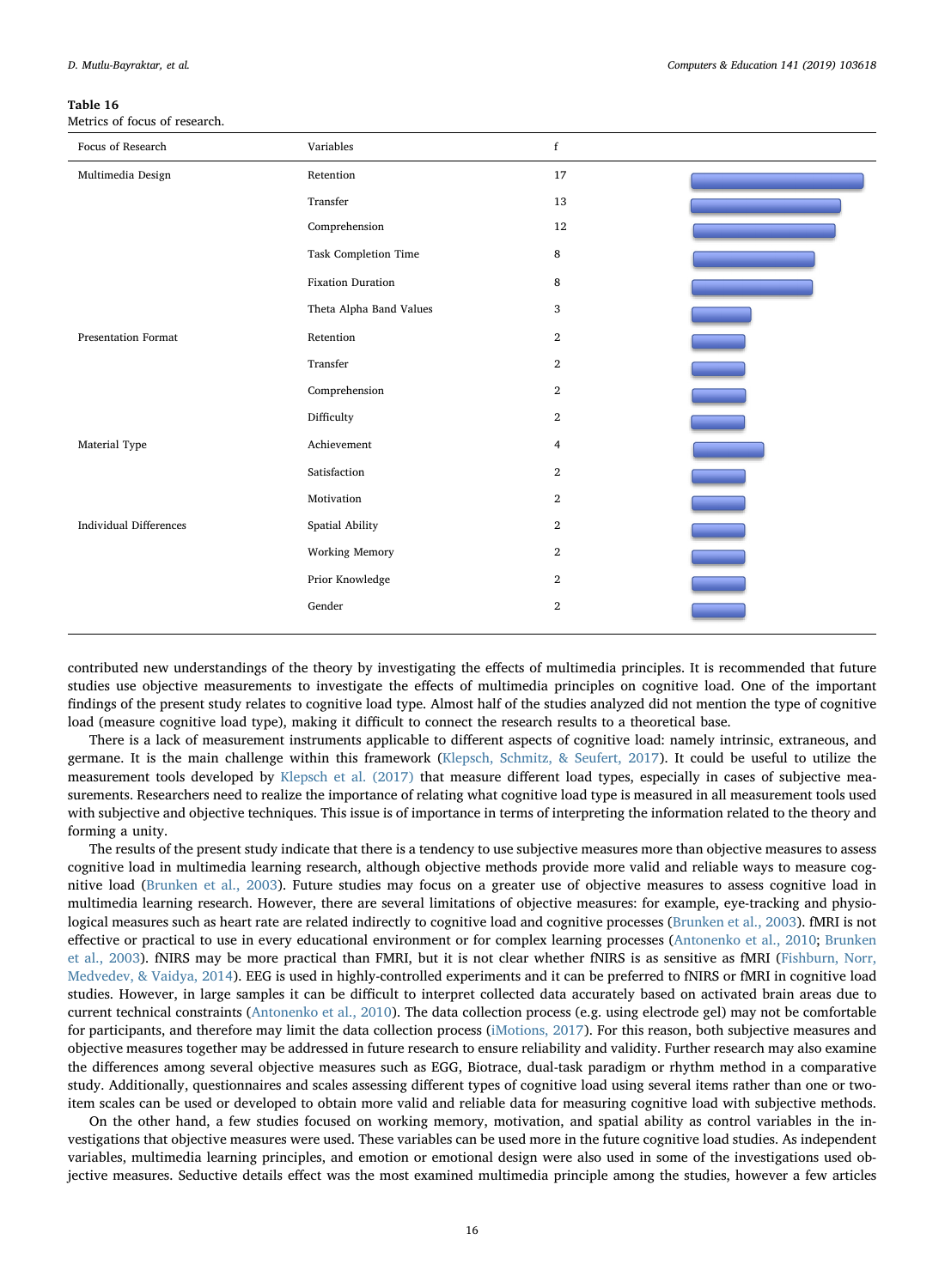examined cognitive load with seductive details effect as an independent variable until now. Each of other principles including coherence, pre-training, redundancy, social cues, and spatial contiguity also were used for one time among the investigations. Therefore, there is a gap in the literature to examine different multimedia learning principles as independent variables while using objective measures in cognitive load studies. Emotional design is an emerging concept in multimedia learning research. In reviewed articles, a few studies focused on emotion or emotional design with using objective measures. Thus, there is a need in the literature to investigate emotional design in cognitive load studies with objective measures.

Studies on cognitive characteristics provide suggestions for multimedia learning environment designs. Therefore, it is important to place more importance on them in future studies.

A limited number of reviewed studies investigated motivation. Motivation is not only important for learning, it is also important for cognitive load because high motivation can result in a temporary increase of working memory capacity ([Schnotz, Fries, & Horz,](#page-18-42) [2009\)](#page-18-42). [Mayer \(2014a](#page-18-2), p. 65) reported that the next conceptual step for Cognitive Theory of Multimedia Learning is to include the role of motivation and metacognition in the theory. Investigation of the details of motivation and metacognition mechanisms through studies on emotional design principles and academic motivation could contribute to the related literature.

The distribution of selected learning environments according to years suggests that interest in video has increased. Surprisingly, mobile environments were not preferred often in the reviewed articles, (4 articles). Given the increasing use of mobile technologies in daily life and educational environments, it is recommended that they be included more often in cognitive load studies. Investigations used 3D learning environments, and learning environments with VR or AR features as learning material were conducted commonly by measuring cognitive load with subjective methods. Only eye-tracking and EEG were used in two studies with 3D and AR learning environments respectively. Thus, more studies are necessary to investigate cognitive load on 3D, VR, and AR multimedia learning environments by using objective measures.

In the reviewed studies, multimedia design, material type, presentation format, and individual differences were the most selected focus of research. In the studies focused on individual differences, the most studied differences are working memory, spatial ability, coding ability, gender, and prior knowledge. Individual differences is an important factor emphasized at every stage of the education process. Individualized learning environments can be developed by analyzing the learner characteristics. It is aimed to develop effective multimedia learning environments that take into consideration the design principles and learner characteristics. Individual differences principle is also among the multimedia learning principles put forward by [Mayer \(2014a](#page-18-2)[,b,](#page-18-15)[c\)](#page-18-18). Researchers that aim at explaining the relationship between individual differences and cognitive load are advised to investigate the effects of attention, perception, and short-term memory that are effective in multimedia learning process. In the studies examined within the scope of this review, it was found that these cognitive differences were not studied. "Does the mental effort of learners differ significantly according to their attention capacity?" with the example of the research question will reveal new information to support the development of advances.

Multimedia design was the most chosen focus of research because of the inherent features of the theory itself. When looking at the independent variables studied on this issue, we realize the prior knowledge, seductive details, pedagogical agent, personalized format, visual cueing, and signal types. In recent years, there has been a tendency towards emotional design. The most studied dependent variables after the cognitive load were retention (17 articles), transfer (13 articles), comprehension (12 articles), and task completion time (8 articles). Recently, in addition to objective cognitive measurements have increased, the variables fixation duration (8 articles) and band values (3 articles) have been introduced. The metrics related to the results were presented in [Table 16.](#page-15-0)

In the studies selected presentation format as the focus of research, modality (audio-text) was still the most studied format. The most widely used independent variables were prior knowledge, learning style, and user experience. Researchers demanding to study cognitive load in modality may be advised to do a research on the placement of visual - verbal sources on the learning environment.

AR based learning and 3D instructional materials have been used mostly in the studies that conduct cognitive load research on comparison of different multimedia materials. The variables examined in these studies differ from other studies as satisfaction, motivation, attention, and self-efficacy. It was seen that cognitive load studies using such new materials were performed in STEM learning domain. For future cognitive load studies, it may be suggested to study on non-STEM learning domains such as history and geography.

It was seen that the objective measurements in cognitive load studies were mostly used for multimedia design, task type, and material type. In the investigations conducted on multimedia design and presentation format, overall (extraneous, intrinsic, and germane) and extraneous cognitive load types were selected in the most studies. This result is expected when considering the changes in the design can reduce the extraneous cognitive load. Further studies can address the research questions such as "How do the effects of multimedia learning design principles on cognitive load reflect on multimedia learning design?" and "Which cognitive load type does each of multimedia learning principles affect?"

In this review, the types of cognitive load, multimedia learning principles, cognitive load measurements, the investigated dependent and independent variables, cognitive processes, the types of multimedia learning environments, the focus of research and the demographic characteristics of the studies in cognitive load research relating to multimedia learning were examined all together differently from the previous cognitive load reviews in the literature. Further reviews can be conducted with the same perspective of this study. Reviews studies relating to a specific aspect such as cognitive load measurements, a multimedia learning principle, or a particular type of multimedia learning environment can also be conducted on cognitive load in multimedia learning in the future. Additionally, further research can address the results of cognitive load research relating to multimedia learning by synthesizing the results in a meta-analysis study.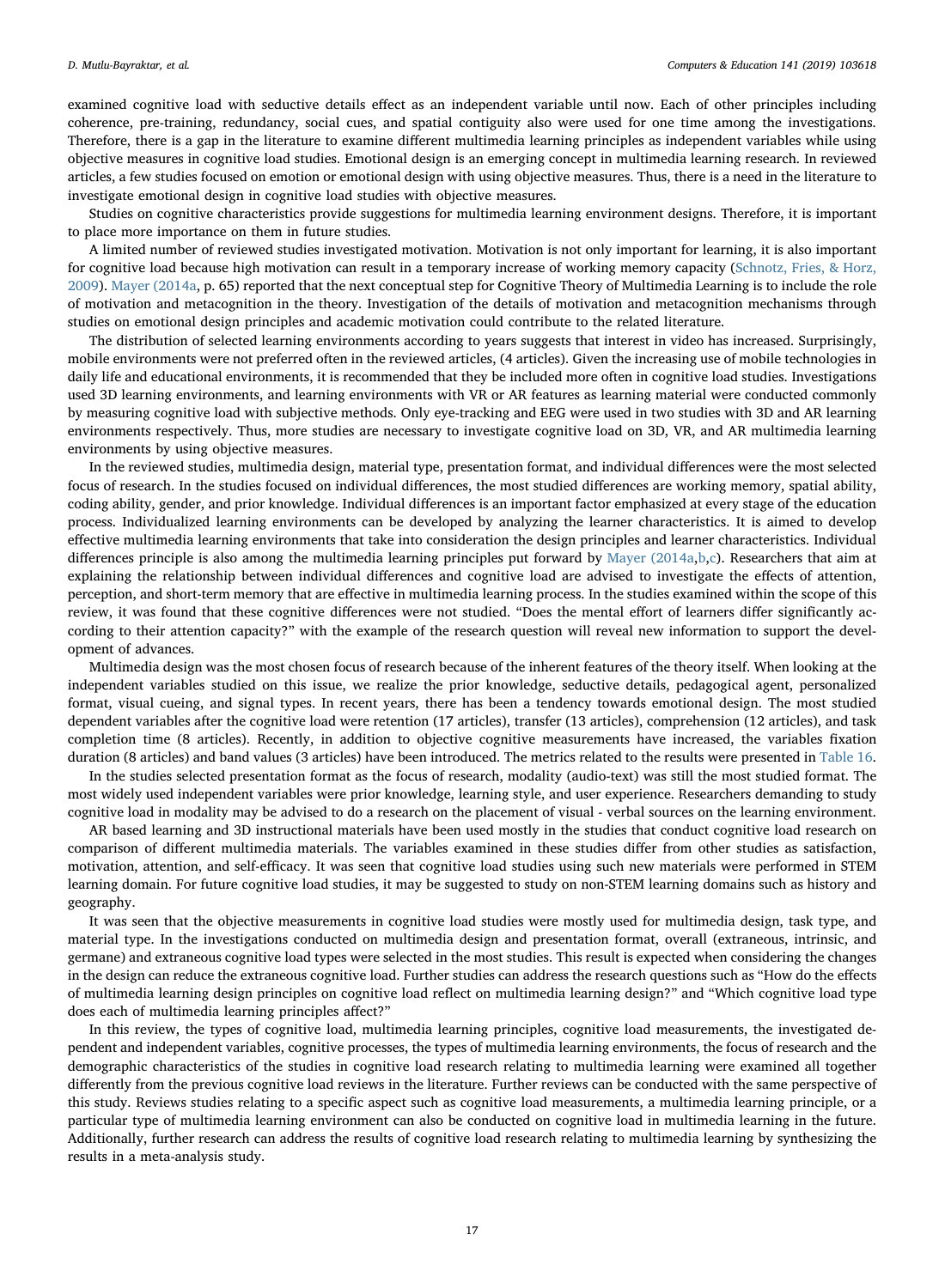## Acknowledgements

The authors are grateful to Professor Richard E. Mayer for reviewing the study and his advice.

#### References

- <span id="page-17-39"></span>iMotions (2017). EEG the complete pocket guide. Retrieved 18 April 2019, from [https://imotions.com/eeg-guide-ebook/.](https://imotions.com/eeg-guide-ebook/)
- <span id="page-17-21"></span>Abercrombie, S. (2013). Transfer effects of adding seductive details to case-based instruction. Contemporary Educational Psychology, 38(2), 149-157. [https://doi.org/](https://doi.org/10.1016/j.cedpsych.2013.01.002) [10.1016/j.cedpsych.2013.01.002.](https://doi.org/10.1016/j.cedpsych.2013.01.002)
- <span id="page-17-22"></span>Alemdag, E., & Cagiltay, K. (2018). A systematic review of eye tracking research on multimedia learning. Computers & Education, 125, 413–428. [https://doi.org/10.](https://doi.org/10.1016/j.compedu.2018.06.023) [1016/j.compedu.2018.06.023](https://doi.org/10.1016/j.compedu.2018.06.023).
- <span id="page-17-4"></span>Anmarkrud, Ø., Andresen, A., & Bråten, I. (2019). Cognitive load and working memory in multimedia learning: Conceptual and measurement issues. Educational Psychologist, 1–23<https://doi.org/10.1080/00461520.2018.1554484>.
- <span id="page-17-18"></span>Antonenko, P., Paas, F., Grabner, R., & van Gog, T. (2010). Using electroencephalography to measure cognitive load. Educational Psychology Review, 22(4), 425–438. [https://doi.org/10.1007/s10648-010-9130-y.](https://doi.org/10.1007/s10648-010-9130-y)

<span id="page-17-31"></span>[Baddeley, A. D. \(1992\). Working memory.](http://refhub.elsevier.com/S0360-1315(19)30171-X/sref10) Sicence, 255, 256–559.

- <span id="page-17-30"></span>[Bayram, S., & Bayraktar, D. M. \(2012\). Using eye tracking to study on attention and recall in multimedia learning environments: The e](http://refhub.elsevier.com/S0360-1315(19)30171-X/sref11)ffects of design in learning. [World Journal on Educational Technology, 18](http://refhub.elsevier.com/S0360-1315(19)30171-X/sref11).
- <span id="page-17-12"></span>Brunken, R., Plass, J. L., & Leutner, D. (2003). Direct measurement of cognitive load in multimedia learning. Educational Psychologist, 38(1), 53-61. [https://doi.org/10.](https://doi.org/10.1207/S15326985EP3801_7) [1207/S15326985EP3801\\_7.](https://doi.org/10.1207/S15326985EP3801_7)
- <span id="page-17-1"></span>Butcher, K. R. (2014). The multimedia principle. In R. E. E. Mayer (Ed.). The cambridge handbook of multimedia learning (pp. 174–205). (2nd ed.). . [https://doi.org/10.](https://doi.org/10.1017/CBO9781139547369.010) [1017/CBO9781139547369.010](https://doi.org/10.1017/CBO9781139547369.010).
- <span id="page-17-9"></span>Canham, M., & Hegarty, M. (2010). Effects of knowledge and display design on comprehension of complex graphics. Learning and Instruction, 20(2), 155–166. [https://](https://doi.org/10.1016/j.learninstruc.2009.02.014) [doi.org/10.1016/j.learninstruc.2009.02.014.](https://doi.org/10.1016/j.learninstruc.2009.02.014)
- <span id="page-17-34"></span>Casey, B. M., Andrews, N., Schindler, H., Kersh, J. E., Samper, A., & Copley, J. (2008). The development of spatial skills through interventions involving block building activities. Cognition and Instruction, 26(3), 269–309. [https://doi.org/10.1080/07370000802177177.](https://doi.org/10.1080/07370000802177177)
- <span id="page-17-2"></span>Castro-Alonso, J. C., Wong, M., Adesope, O. O., Ayres, P., & Paas, F. (2019). Gender imbalance in instructional dynamic versus static visualizations: A meta-analysis. Educational Psychology Review. [https://doi.org/10.1007/s10648-019-09469-1.](https://doi.org/10.1007/s10648-019-09469-1)
- <span id="page-17-32"></span>[Chandler, P., & Sweller, J. \(1991\). Cognitive load theory and the format of instruction.](http://refhub.elsevier.com/S0360-1315(19)30171-X/sref20) Cognition and Instruction, 8(4), 293–332.
- <span id="page-17-15"></span>Cierniak, G., Scheiter, K., & Gerjets, P. (2009). Explaining the split-attention effect: Is the reduction of extraneous cognitive load accompanied by an increase in germane cognitive load? Computers in Human Behavior, 25(2), 315–324. [https://doi.org/10.1016/j.chb.2008.12.020.](https://doi.org/10.1016/j.chb.2008.12.020)
- <span id="page-17-36"></span><span id="page-17-0"></span>Clark, R. C., & Mayer, R. E. (2016). [E-learning and the science of instruction: Proven guidelines for consumers and designers of multimedia learning.](http://refhub.elsevier.com/S0360-1315(19)30171-X/sref28) John Wiley & Sons. Crompton, H., & Burke, D. (2018). The use of mobile learning in higher education: A systematic review. Computers & Education, 123, 53–64. [https://doi.org/10.1016/j.](https://doi.org/10.1016/j.compedu.2018.04.007) [compedu.2018.04.007](https://doi.org/10.1016/j.compedu.2018.04.007).
- <span id="page-17-13"></span>[DeLeeuw, K. E., & Mayer, R. E. \(2008\). A comparison of three measures of cognitive load: Evidence for separable measures of intrinsic, extraneous, and germane load.](http://refhub.elsevier.com/S0360-1315(19)30171-X/sref35) [Journal of Educational Psychology, 100](http://refhub.elsevier.com/S0360-1315(19)30171-X/sref35)(1), 223.
- <span id="page-17-5"></span>[DeStefano, D., & LeFevre, J.-A. \(2007\). Cognitive load in hypertext reading: A review.](http://refhub.elsevier.com/S0360-1315(19)30171-X/sref37) Computers in Human Behavior, 23, 1616–1641.
- <span id="page-17-24"></span>Drysdale, J. S., Graham, C. R., Spring, K. J., & Halverson, L. R. (2013). An analysis of research trends in dissertations and theses studying blended learning. The Internet and Higher Education, 17, 90–100. <https://doi.org/10.1016/j.iheduc.2012.11.003>.
- <span id="page-17-23"></span>English, L. D., & King, D. T. (2015). STEM learning through engineering design: Fourth-grade students' investigations in aerospace. International Journal of STEM Education, 2(1), 14. <https://doi.org/10.1186/s40594-015-0027-7>.
- <span id="page-17-38"></span>Fishburn, F. A., Norr, M. E., Medvedev, A. V., & Vaidya, C. J. (2014). Sensitivity of fNIRS to cognitive state and load. Frontiers in Human Neuroscience, 8[https://doi.org/](https://doi.org/10.3389/fnhum.2014.00076) [10.3389/fnhum.2014.00076.](https://doi.org/10.3389/fnhum.2014.00076)
- <span id="page-17-20"></span>[Garner, R., Brown, R., Sanders, S., & Menke, D. J. \(1992\). Seductive details](http://refhub.elsevier.com/S0360-1315(19)30171-X/sref44)" and learning from text. The Role of Interest in Learning and Development, 239-254.
- <span id="page-17-8"></span>[van Gog, T., Paas, F., & Sweller, J. \(2010\). Cognitive load theory: Advances in research on worked examples, animations, and cognitive load measurement.](http://refhub.elsevier.com/S0360-1315(19)30171-X/sref45) Educational [Psychology Review, 22](http://refhub.elsevier.com/S0360-1315(19)30171-X/sref45), 375–378.
- <span id="page-17-27"></span>Hart, S. G., & Staveland, L. E. (1988). Development of NASA-TLX (task load Index): Results of empirical and theoretical research. In P. A. Hancock, & N. Meshkati (Eds.). Advances in Psychology (pp. 139–183). . [https://doi.org/10.1016/S0166-4115\(08\)62386-9](https://doi.org/10.1016/S0166-4115(08)62386-9).
- <span id="page-17-33"></span>Höffler, T., Schmeck, A., Höffl[er, A. O. T. N., Schmeck, A., & Opfermann, M. \(2013\). Static and dynamic visual representations. In G. Schraw, M. T. McCrudden, & D.](http://refhub.elsevier.com/S0360-1315(19)30171-X/sref50) Robinson (Eds.). [Learning through visual displays: Current perspectives on cognition, learning, and instruction](http://refhub.elsevier.com/S0360-1315(19)30171-X/sref50) (pp. 133–163). Charlotte: Information Age.
- <span id="page-17-19"></span>Hughes, C., Costley, J., & Lange, C. (2019). The effects of multimedia video lectures on extraneous load. Distance Education, 40(1), 54–75. [https://doi.org/10.1080/](https://doi.org/10.1080/01587919.2018.1553559) [01587919.2018.1553559.](https://doi.org/10.1080/01587919.2018.1553559)
- <span id="page-17-25"></span>Hwang, G.-J., Wu, P.-H., & Ke, H.-R. (2011). An interactive concept map approach to supporting mobile learning activities for natural science courses. Computers & Education, 57(4), 2272–2280. <https://doi.org/10.1016/j.compedu.2011.06.011>.
- <span id="page-17-35"></span>Jones, J., Williams, A., Whitaker, S., Yingling, S., Inkelas, K., & Gates, J. (2018). Call to action: Data, diversity, and STEM education. Change: The Magazine of Higher Learning, 50(2), 40–47. <https://doi.org/10.1080/00091383.2018.1483176>.
- <span id="page-17-10"></span>de Jong, T., & Lazonder, A. W. (2014). The guided discovery learning principle in multimedia learning. In R. E. E. Mayer (Ed.). The cambridge handbook of multimedia learning (pp. 371–390). (2nd ed.). . [https://doi.org/10.1017/CBO9781139547369.019.](https://doi.org/10.1017/CBO9781139547369.019)
- <span id="page-17-6"></span>[Kalyuga, S. \(2011\). Cognitive load theory: How many types of load does it really need?](http://refhub.elsevier.com/S0360-1315(19)30171-X/sref67) Educational Psychology Review, 23, 1–19.
- <span id="page-17-7"></span>Kalyuga, S. (2012). Instructional benefi[ts of spoken words: A review of cognitive load factors.](http://refhub.elsevier.com/S0360-1315(19)30171-X/sref68) Educational Research Review, 7(2), 145–159.
- <span id="page-17-14"></span>Kalyuga, S., Chandler, P., & Sweller, J. (1999). Managing split-attention and redundancy in multimedia instruction. Applied Cognitive Psychology, 13(4), 351-371. [https://doi.org/10.1002/\(SICI\)1099-0720\(199908\)13:4%3c351::AID-ACP589%3e3.0.CO;2-6](https://doi.org/10.1002/(SICI)1099-0720(199908)13:4%3c351::AID-ACP589%3e3.0.CO;2-6).
- <span id="page-17-37"></span>Klepsch, M., Schmitz, F., & Seufert, T. (2017). Development and validation of two instruments measuring intrinsic, extraneous, and germane cognitive load. Frontiers in Psychology, 8<https://doi.org/10.3389/fpsyg.2017.01997>.
- <span id="page-17-3"></span>Korbach, A., Brünken, R., & Park, B. (2017). Measurement of cognitive load in multimedia learning: A comparison of different objective measures. Instructional Science, 45(4), 515–536. <https://doi.org/10.1007/s11251-017-9413-5>.
- <span id="page-17-26"></span><span id="page-17-17"></span>Kruger, J.-L., & Doherty, S. (2016). Measuring cognitive load in the presence of educational video: Towards a multimodal methodology. <https://doi.org/10.14742/ajet.3084>. Lai, J. W. M., & Bower, M. (2019). How is the use of technology in education evaluated? A systematic review. Computers & Education, 133, 27-42. [https://doi.org/10.](https://doi.org/10.1016/j.compedu.2019.01.010) [1016/j.compedu.2019.01.010](https://doi.org/10.1016/j.compedu.2019.01.010).
- <span id="page-17-29"></span>Lee, H., & Mayer, R. E. (2015). Visual aids to learning in a second language: Adding redundant video to an audio lecture. Applied Cognitive Psychology, 29(3), 445-454. [https://doi.org/10.1002/acp.3123.](https://doi.org/10.1002/acp.3123)
- <span id="page-17-28"></span>Leppink, J., Paas, F., van Gog, T., van der Vleuten, C. P. M., & van Merriënboer, J. J. G. (2014). Effects of pairs of problems and examples on task performance and different types of cognitive load. Learning and Instruction, 30, 32–42. [https://doi.org/10.1016/j.learninstruc.2013.12.001.](https://doi.org/10.1016/j.learninstruc.2013.12.001)
- <span id="page-17-16"></span>Leppink, J., Paas, F., Van der Vleuten, C. P. M., Van Gog, T., & Van Merriënboer, J. J. G. (2013). Development of an instrument for measuring different types of cognitive load. Behavior Research Methods, 45(4), 1058–1072. <https://doi.org/10.3758/s13428-013-0334-1>.
- <span id="page-17-11"></span>Leutner, D., & Schmeck, A. (2014). The generative drawing principle in multimedia learning. In R. E. E. Mayer (Ed.). The cambridge handbook of multimedia learning (pp. 433–448). (2nd ed.). . [https://doi.org/10.1017/CBO9781139547369.022.](https://doi.org/10.1017/CBO9781139547369.022)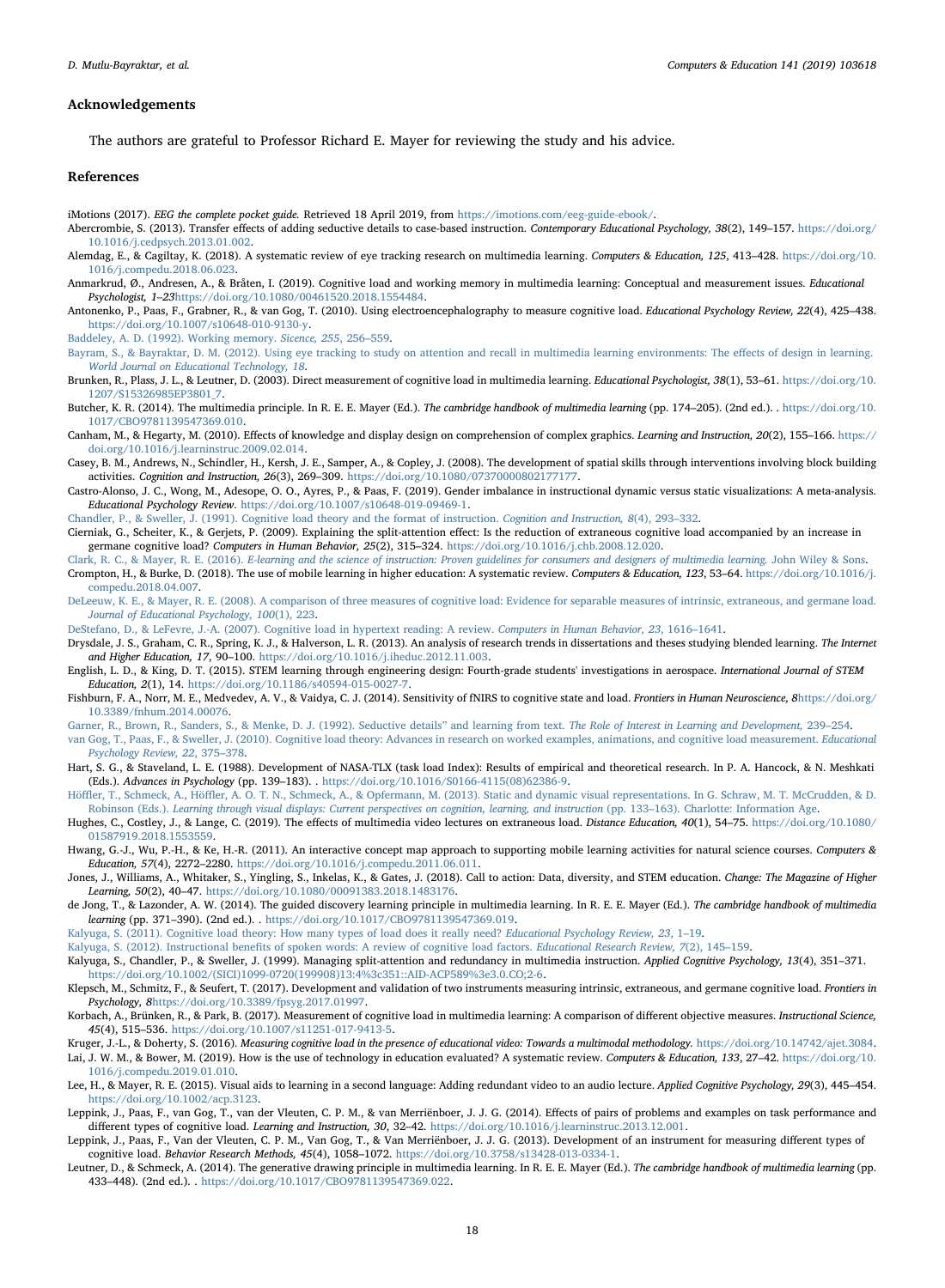- <span id="page-18-1"></span>Liu, Y., Jang, B. G., & Roy-Campbell, Z. (2007). Optimum input mode in the modality and redundancy principles for university ESL students' multimedia learning. Computers & amp; Education, 127(3), 190-200. [https://doi.org/10.1016/j.compedu.2018.08.025.](https://doi.org/10.1016/j.compedu.2018.08.025)
- <span id="page-18-25"></span>Mautone, P. D., & Mayer, R. E. (2007). Cognitive aids for guiding graph comprehension. Journal of Educational Psychology, 99(3), 640–652. [https://doi.org/10.1037/](https://doi.org/10.1037/0022-0663.99.3.640) [0022-0663.99.3.640.](https://doi.org/10.1037/0022-0663.99.3.640)
- <span id="page-18-6"></span>Mayer, R. E. (2005). [The cambridge handbook of multimedia learning.](http://refhub.elsevier.com/S0360-1315(19)30171-X/sref95) Cambridge University Press.
- <span id="page-18-2"></span>[Mayer, R. \(2014a\). Cognitive theory of multimedia learning. In R. Mayer \(Ed.\).](http://refhub.elsevier.com/S0360-1315(19)30171-X/sref96) The cambridge handbook of multimedia learning (pp. 43–72). (2nd ed.). (New York, NY, [USA\)](http://refhub.elsevier.com/S0360-1315(19)30171-X/sref96).
- <span id="page-18-18"></span><span id="page-18-15"></span>[Mayer, R. \(2014b\). Introduction to multimedia learning. In R. Mayer \(Ed.\).](http://refhub.elsevier.com/S0360-1315(19)30171-X/sref97) The cambridge handbook of multimedia learning (pp. 1–24). (2nd ed.). (New York, NY, USA). Mayer, R. E. (2014c). [The cambridge handbook of multimedia learning.](http://refhub.elsevier.com/S0360-1315(19)30171-X/sref98) Cambridge University Press.

<span id="page-18-0"></span>Mayer, R. E. (2017). Using multimedia for e‐learning. Journal of Computer Assisted Learning, 33(5), 403–423. [https://doi.org/10.1111/jcal.12197.](https://doi.org/10.1111/jcal.12197)

- <span id="page-18-16"></span>Mayer, R. E., & Fiorella, L. (2014). Principles for reducing extraneous processing in multimedia learning: Coherence, signaling, redundancy, spatial contiguity, and temporal contiguity principles. Cambridge handbooks in Psychology. The cambridge handbook of multimedia learning(2nd ed.). Retrieved from [https://doi.org/10.](https://doi.org/10.1017/CBO9781139547369.015) [1017/CBO9781139547369.015](https://doi.org/10.1017/CBO9781139547369.015).
- <span id="page-18-17"></span>Mayer, R. E., & Pilegard, C. (2014). Principles for managing essential processing in multimedia learning: Segmenting, pre-training, and modality principles. In R. E. E. Mayer (Ed.). The cambridge handbook of multimedia learning (pp. 316-344). (2nd ed.). . <https://doi.org/10.1017/CBO9781139547369.016>.
- <span id="page-18-28"></span>[McDonald, C. V. \(2016\). STEM education: A review of the contribution of the disciplines of science, technology, engineering and mathematics.](http://refhub.elsevier.com/S0360-1315(19)30171-X/sref102) Science Education [International, 27](http://refhub.elsevier.com/S0360-1315(19)30171-X/sref102)(4), 530–569.
- <span id="page-18-30"></span>Moher, D., Liberati, A., Tetzlaff[, J., & Altman, D. G. \(2009\). Preferred reporting items for systematic reviews and meta-analyses: The PRISMA statement.](http://refhub.elsevier.com/S0360-1315(19)30171-X/sref104) Annals of [Internal Medicine, 151](http://refhub.elsevier.com/S0360-1315(19)30171-X/sref104)(4), 264–269.
- <span id="page-18-40"></span>Molina, A. I., Navarro, Ó., Ortega, M., & Lacruz, M. (2018). Evaluating multimedia learning materials in primary education using eye tracking. Computer Standards & Interfaces, 59, 45–60. [https://doi.org/10.1016/j.csi.2018.02.004.](https://doi.org/10.1016/j.csi.2018.02.004)
- <span id="page-18-35"></span>Münzer, S., Seufert, T., & Brünken, R. (2009). Learning from multimedia presentations: Facilitation function of animations and spatial abilities. Learning and Individual Differences, 19(4), 481–485. <https://doi.org/10.1016/j.lindif.2009.05.001>.
- <span id="page-18-26"></span><span id="page-18-12"></span>[Naismith, L. M., & Cavalcanti, R. B. \(2015\). Validity of cognitive load measures in simulation-based training: A systematic review.](http://refhub.elsevier.com/S0360-1315(19)30171-X/sref108) Academic Medicine, 90(11), 524-535. Naumann, [J., Richter, T., Flender, J., Christmann, U., & Groeben, N. \(2007\). Signaling in expository hypertexts compensates for de](http://refhub.elsevier.com/S0360-1315(19)30171-X/sref109)ficits in reading skill. Journal of [Educational Psychology, 99](http://refhub.elsevier.com/S0360-1315(19)30171-X/sref109)(4), 791.
- <span id="page-18-36"></span>Nikou, S. A., & Economides, A. A. (2018). Mobile-Based micro-Learning and Assessment: Impact on learning performance and motivation of high school students. Journal of Computer Assisted Learning, 34(3), 269–278. <https://doi.org/10.1111/jcal.12240>.
- <span id="page-18-20"></span>[Oakley, A. \(2012\). Foreword. In D. Gough, S. Oliver, & J. Thomas \(Eds.\).](http://refhub.elsevier.com/S0360-1315(19)30171-X/sref112) An introduction to systematic reviews (pp. 7–10). London: SAGE Publications.
- <span id="page-18-21"></span>Oberfoell, A., & Correia, A. (2016). Understanding the role of the modality principle in multimedia learning environments. Journal of Computer Assisted Learning, 32(6), 607–617. <https://doi.org/10.1111/jcal.12157>.
- <span id="page-18-37"></span>Ostler, E. (2015). [STEM education: An overview of contemporary research, Trends, and perspectives.](http://refhub.elsevier.com/S0360-1315(19)30171-X/sref117) Lulu.com.
- <span id="page-18-27"></span>Ozcelik, E., Arslan-Ari, I., & Cagiltay, K. (2010). Why does signaling enhance multimedia learning? Evidence from eye movements. Computers in Human Behavior, 26(1), 110–117. <https://doi.org/10.1016/j.chb.2009.09.001>.
- <span id="page-18-33"></span>[Paas, F. G. \(1992\). Training strategies for attaining transfer of problem-solving skill in statistics: A cognitive-load approach.](http://refhub.elsevier.com/S0360-1315(19)30171-X/sref119) Journal of Educational Psychology, 84(4), [429.](http://refhub.elsevier.com/S0360-1315(19)30171-X/sref119)
- <span id="page-18-41"></span>Paas, F., Renkl, A., & Sweller, J. (2003a). Cognitive load theory and instructional design: Recent developments. Educational Psychologist, 38(1), 1-4. [https://doi.org/10.](https://doi.org/10.1207/S15326985EP3801_1) [1207/S15326985EP3801\\_1.](https://doi.org/10.1207/S15326985EP3801_1)
- <span id="page-18-7"></span>Paas, F., Renkl, A., & Sweller, J. (2004). Cognitive load theory: Instructional implications of the interaction between information structures and cognitive architecture. Instructional Science, 32(1), 1–8. [https://doi.org/10.1023/B:TRUC.0000021806.17516.d0.](https://doi.org/10.1023/B:TRUC.0000021806.17516.d0)
- <span id="page-18-14"></span>[Paas, F., & Sweller, J. \(2014\). Implications of cognitive load theory.](http://refhub.elsevier.com/S0360-1315(19)30171-X/sref122) The cambridge handbook of multimedia learning (pp. 27-43). (2nd ed.). New York, NY: Cambridge [University Press.](http://refhub.elsevier.com/S0360-1315(19)30171-X/sref122)
- <span id="page-18-10"></span>[Paas, F., Tuovinen, J. E., Tabbers, H., & Van Gerven, P. W. \(2003b\). Cognitive load measurement as a means to advance cognitive load theory.](http://refhub.elsevier.com/S0360-1315(19)30171-X/sref123) Educational Psychologist, 38[\(1\), 63](http://refhub.elsevier.com/S0360-1315(19)30171-X/sref123)–71.
- <span id="page-18-8"></span>Paas, F., van Gog, T., & Sweller, J. (2010). Cognitive load theory: New conceptualizations, specifications, and integrated research perspectives. Educational Psychology Review, 22(2), 115–121. [https://doi.org/10.1007/s10648-010-9133-8.](https://doi.org/10.1007/s10648-010-9133-8)
- <span id="page-18-34"></span>Paas, F. G. W. C., & Van Merriënboer, J. J. G. (1994). Instructional control of cognitive load in the training of complex cognitive tasks. Educational Psychology Review, 6(4), 351–371. <https://doi.org/10.1007/BF02213420>.
- <span id="page-18-19"></span>Paas, F. G. W. C., van Merriënboer, J. J. G., & Adam, J. J. (1994). Measurement of cognitive load in instructional research. Perceptual & Motor Skills, 79(1), 419-430. <https://doi.org/10.2466/pms.1994.79.1.419>.
- <span id="page-18-32"></span>Park, B., Knörzer, L., Plass, J. L., & Brünken, R. (2015a). Emotional design and positive emotions in multimedia learning: An eyetracking study on the use of anthropomorphisms. Computers & Education, 86, 30–42. <https://doi.org/10.1016/j.compedu.2015.02.016>.
- <span id="page-18-23"></span>Park, B., Moreno, R., Seufert, T., & Brünken, R. (2011). Does cognitive load moderate the seductive details effect? A multimedia study. Computers in Human Behavior, 27(1), 5–10. <https://doi.org/10.1016/j.chb.2010.05.006>.
- <span id="page-18-29"></span>Pellas, N., Kazanidis, I., Konstantinou, N., & Georgiou, G. (2017). Exploring the educational potential of three-dimensional multi-user virtual worlds for STEM
- <span id="page-18-4"></span>education: A mixed-method systematic literature review. Education and Information Technologies, 22(5), 2235–2279. <https://doi.org/10.1007/s10639-016-9537-2>. Renkl, A., & Scheiter, K. (2017). Studying visual displays: How to instructionally support learning. Educational Psychology Review, 29(3), 599-621. [https://doi.org/10.](https://doi.org/10.1007/s10648-015-9340-4) [1007/s10648-015-9340-4.](https://doi.org/10.1007/s10648-015-9340-4)
- <span id="page-18-11"></span>Rey, G. D., Beege, M., Nebel, S., Wirzberger, M., Schmitt, T. H., & Schneider, S. (2019). A meta-analysis of the segmenting effect. Educational Psychology Review. <https://doi.org/10.1007/s10648-018-9456-4>.
- <span id="page-18-24"></span>Sanchez, C. A., & Wiley, J. (2006). An examination of the seductive details effect in terms of working memory capacity. Memory & Cognition, 34(2), 344-355. [https://](https://doi.org/10.3758/BF03193412) [doi.org/10.3758/BF03193412.](https://doi.org/10.3758/BF03193412)
- <span id="page-18-22"></span>Scheiter, K., Schüler, A., Gerjets, P., Huk, T., & Hesse, F. W. (2014). Extending multimedia research: How do prerequisite knowledge and reading comprehension affect learning from text and pictures. Computers in Human Behavior, 31, 73–84. <https://doi.org/10.1016/j.chb.2013.09.022>.
- <span id="page-18-3"></span>Schnotz, W. (2005). An integrated model of text and picture comprehension. In R. E. Mayer (Ed.). The cambridge handbook of multimedia learning (pp. 49–70). . [https://](https://doi.org/10.1017/CBO9780511816819.005) [doi.org/10.1017/CBO9780511816819.005](https://doi.org/10.1017/CBO9780511816819.005).
- <span id="page-18-42"></span>[Schnotz, W., Fries, S., & Horz, H. \(2009\). Motivational aspects of cognitive load theory.](http://refhub.elsevier.com/S0360-1315(19)30171-X/sref148) Contemporary motivation research: From global to local perspectives (pp. 69-96). [Ashland, OH, US: Hogrefe & Huber Publishers.](http://refhub.elsevier.com/S0360-1315(19)30171-X/sref148)
- <span id="page-18-13"></span>Schroeder, N. L., & Adesope, O. O. (2014). A systematic review of pedagogical agents' persona, motivation, and cognitive load implications for learners. Journal of Research On Technology In Education, 46(3), 229–251. <https://doi.org/10.1080/15391523.2014.888265>.
- <span id="page-18-5"></span>Schroeder, N. L., & Cenkci, A. T. (2018). Spatial contiguity and spatial split-attention effects in multimedia learning environments: A meta-analysis. Educational Psychology Review, 30(3), 679–701. <https://doi.org/10.1007/s10648-018-9435-9>.
- <span id="page-18-39"></span>Schwan, [S., Dutz, S., & Dreger, F. \(2018\). Multimedia in the wild: Testing the validity of multimedia learning principles in an art exhibition.](http://refhub.elsevier.com/S0360-1315(19)30171-X/sref151) Learning and Instruction, 55[\(1\), 148](http://refhub.elsevier.com/S0360-1315(19)30171-X/sref151)–157.
- <span id="page-18-9"></span>Sepp, S., Howard, S. J., Tindall-Ford, S., Agostinho, S., & Paas, F. (2019). Cognitive load theory and human movement: Towards an integrated model of working memory. Educational Psychology Review. [https://doi.org/10.1007/s10648-019-09461-9.](https://doi.org/10.1007/s10648-019-09461-9)
- <span id="page-18-38"></span>Subhash, S., & Cudney, E. A. (2018). Gamified learning in higher education: A systematic review of the literature. Computers in Human Behavior, 87, 192–206. [https://](https://doi.org/10.1016/j.chb.2018.05.028) [doi.org/10.1016/j.chb.2018.05.028](https://doi.org/10.1016/j.chb.2018.05.028).
- <span id="page-18-31"></span>Sung, Y.-T., Chang, K.-E., & Liu, T.-C. (2016). The effects of integrating mobile devices with teaching and learning on students' learning performance: A meta-analysis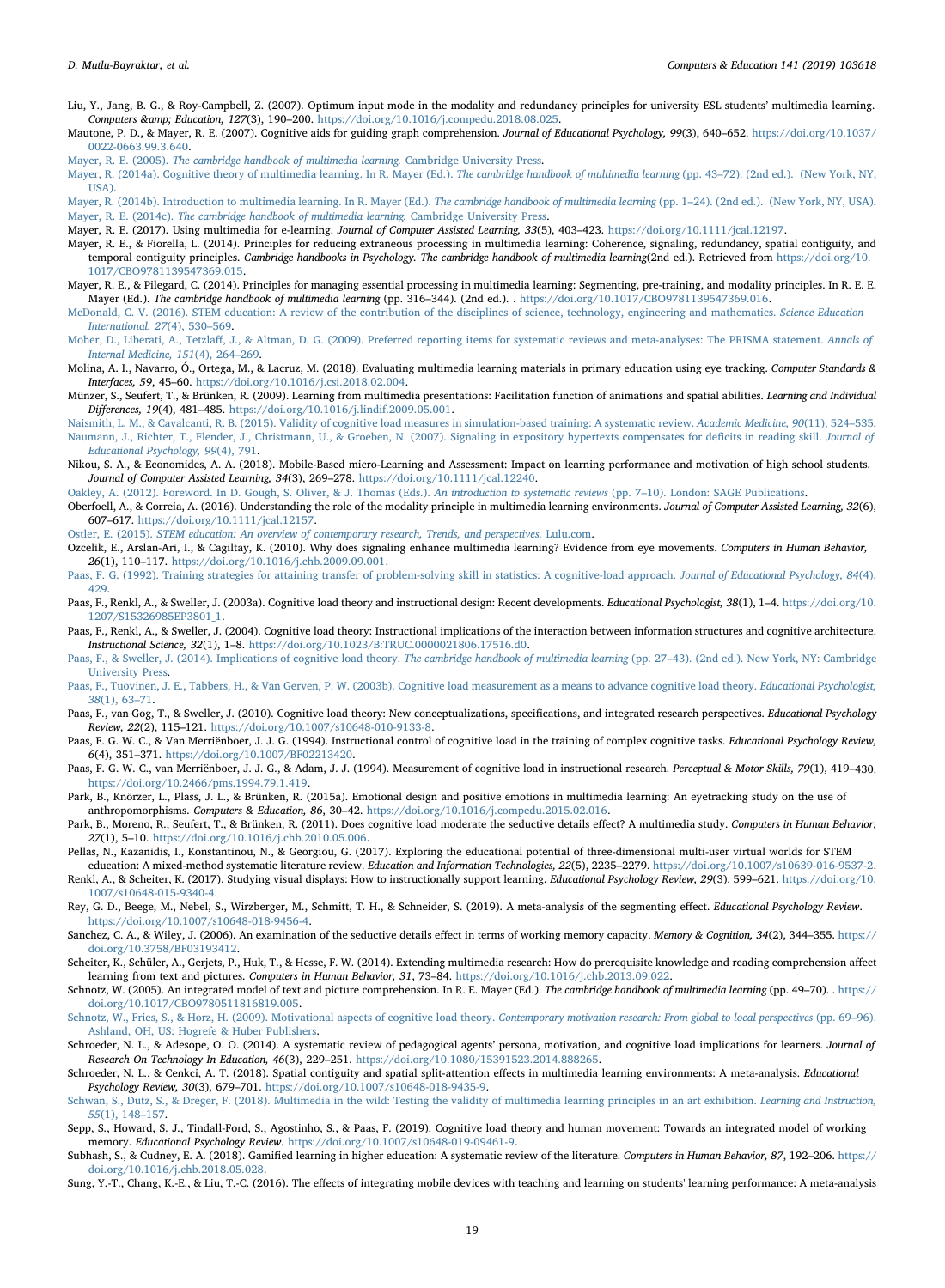and research synthesis. Computers & Education, 94, 252–275. [https://doi.org/10.1016/j.compedu.2015.11.008.](https://doi.org/10.1016/j.compedu.2015.11.008)

- <span id="page-19-0"></span>Sweller, J. (1994). Cognitive load theory, learning difficulty, and instructional design. Learning and Instruction, 4(4), 295-312. [https://doi.org/10.1016/0959-4752\(94\)](https://doi.org/10.1016/0959-4752(94)90003-5) [90003-5](https://doi.org/10.1016/0959-4752(94)90003-5).
- <span id="page-19-1"></span>[Sweller, J. \(2005\). Implications of cognitive load theory for multimedia learning.](http://refhub.elsevier.com/S0360-1315(19)30171-X/sref163) The Cambridge Handbook of Multimedia Learning, 19–30.
- <span id="page-19-9"></span>Sweller, J. (2010). Element interactivity and intrinsic, extraneous, and germane cognitive load. Educational Psychology Review, 22(2), 123–138. [https://doi.org/10.](https://doi.org/10.1007/s10648-010-9128-5) [1007/s10648-010-9128-5.](https://doi.org/10.1007/s10648-010-9128-5)

<span id="page-19-10"></span>Sweller, J., Ayres, P., & Kalyuga, S. (2011). Cognitive load theory. Retrieved from <http://link.springer.com/10.1007/978-1-4419-8126-4>.

<span id="page-19-8"></span>Sweller, J., van Merriënboer, J. J. G., & Paas, F. (2019). Cognitive architecture and instructional design: 20 Years later. Educational Psychology Review. [https://doi.org/](https://doi.org/10.1007/s10648-019-09465-5) [10.1007/s10648-019-09465-5](https://doi.org/10.1007/s10648-019-09465-5).

<span id="page-19-6"></span>Taylor, C. (2013). Cognitive load theory – sometimes less is more. *i-manager'[s Journal o n School Educational Technology, 9](http://refhub.elsevier.com/S0360-1315(19)30171-X/sref168)*(1), 61-68.

- <span id="page-19-22"></span>Wang, Z., & Adesope, O. (2016). Exploring the effects of seductive details with the 4-phase model of interest. Learning and Motivation, 55, 65-77. [https://doi.org/10.](https://doi.org/10.1016/j.lmot.2016.06.003) [1016/j.lmot.2016.06.003.](https://doi.org/10.1016/j.lmot.2016.06.003)
- <span id="page-19-30"></span>[Wang, F., Li, W., Mayer, R. E., & Liu, H. \(2018\). Animated pedagogical agents as aids in multimedia learning: E](http://refhub.elsevier.com/S0360-1315(19)30171-X/sref175)ffects on eye-fixations during learning and learning outcomes. [Journal of Educational Psychology, 110](http://refhub.elsevier.com/S0360-1315(19)30171-X/sref175)(2), 250.
- <span id="page-19-7"></span>[Whelan, R. R. \(2007\). Neuroimaging of cognitive load in instructional multimedia.](http://refhub.elsevier.com/S0360-1315(19)30171-X/sref177) Educational Research Review, 2, 1-12.
- <span id="page-19-31"></span>Wouters, P., Paas, F., & van Merriënboer, J. J. G. (2008). How to optimize learning from animated models: A review of guidelines based on cognitive load. Review of Educational Research, 78(3), 645–675. [https://doi.org/10.3102/0034654308320320.](https://doi.org/10.3102/0034654308320320)
- <span id="page-19-11"></span>Wylie, R., & Chi, M. T. H. (2014). The Self-Explanation Principle in Multimedia Learning. In R. E. E. Mayer (Ed.). The Cambridge Handbook of Multimedia Learning (pp. 413–432). (2nd). . [https://doi.org/10.1017/CBO9781139547369.021.](https://doi.org/10.1017/CBO9781139547369.021)
- <span id="page-19-24"></span>Wu, P.-H., Hwang, G.-J., Yang, M.-L., & Chen, C.-H. (2018). Impacts of integrating the repertory grid into an augmented reality-based learning design on students' learning achievements, cognitive load and degree of satisfaction. Interactive Learning Environments, 26(2), 221-234. [https://doi.org/10.1080/10494820.2017.](https://doi.org/10.1080/10494820.2017.1294608) [1294608](https://doi.org/10.1080/10494820.2017.1294608).
- <span id="page-19-4"></span>Wu, W.-H., Jim Wu, Y.-C., Chen, C.-Y., Kao, H.-Y., Lin, C.-H., & Huang, S.-H. (2012). Review of trends from mobile learning studies: A meta-analysis. Computers & Education, 59(2), 817–827. <https://doi.org/10.1016/j.compedu.2012.03.016>.

## References of Reviewed Researches

- <span id="page-19-23"></span>Acarturk\*, C., & Ozcelik, E. (2017). Secondary-task effects on learning with multimedia: An investigation through eye-movement analysis. The Journal of Experimental Education, 85(1), 126–141. [https://doi.org/10.1080/00220973.2016.1143793.](https://doi.org/10.1080/00220973.2016.1143793)
- <span id="page-19-20"></span>Alvarez\*, I., Alnizami, H., Dunbar, J., Jackson, F., & Gilbert, J. E. (2015a). Help on the road: Effects of vehicle manual consultation in driving performance across modalities. International Journal of Human-Computer Studies, 73, 19–29. <https://doi.org/10.1016/j.ijhcs.2014.07.001>.
- <span id="page-19-2"></span>Andrade\*, J., Huang, W.-H. D., & Bohn, D. M. (2015). The impact of instructional design on college students' cognitive load and learning outcomes in a large food science and human nutrition course. Journal of Food Science Education, 14(4), 127-135. <https://doi.org/10.1111/1541-4329.12067>.
- <span id="page-19-25"></span>Arslan-Ari\*, I. (2018). Learning from instructional animations: How does prior knowledge mediate the effect of visual cues? Journal of Computer Assisted Learning, 34(2), 140–149. <https://doi.org/10.1111/jcal.12222>.
- <span id="page-19-19"></span>Beege\*, M., Schneider, S., Nebel, S., Mittangk, J., & Rey, G. D. (2017). Ageism – age coherence within learning material fosters learning. Computers in Human Behavior, 75, 510–519. [https://doi.org/10.1016/j.chb.2017.05.042.](https://doi.org/10.1016/j.chb.2017.05.042)
- <span id="page-19-14"></span>Brom\*, C., Děchtěrenko, F., Frollová, N., Stárková, T., Bromová, E., & D'Mello, S. K. (2017). Enjoyment or involvement? Affective-motivational mediation during learning from a complex computerized simulation. Computers & Education, 114, 236–254. [https://doi.org/10.1016/j.compedu.2017.07.001.](https://doi.org/10.1016/j.compedu.2017.07.001)
- <span id="page-19-33"></span>Castro-Alonso\*, J. C., Ayres, P., Wong, M., & Paas, F. (2018). Learning symbols from permanent and transient visual presentations: Don't overplay the hand. Computers & Education, 116, 1–13. <https://doi.org/10.1016/j.compedu.2017.08.011>.
- <span id="page-19-15"></span>Chang\*, C.-C., Warden, C. A., Liang, C., & Chou, P.-N. (2018a). Performance, cognitive load, and behaviour of technology-assisted English listening learning: From CALL to MALL. Journal of Computer Assisted Learning, 34(2), 105–114. [https://doi.org/10.1111/jcal.12218.](https://doi.org/10.1111/jcal.12218)
- <span id="page-19-16"></span>[Chang\\*, C.-C., Warden, C. A., Liang, C., & Lin, G.-Y. \(2018b\). E](http://refhub.elsevier.com/S0360-1315(19)30171-X/sref22)ffects of digital game-based learning on achievement, flow and overall cognitive load. Australasian [Journal of Educational Technology, 34](http://refhub.elsevier.com/S0360-1315(19)30171-X/sref22)(4).
- <span id="page-19-12"></span>Chen\*, C.-Y., & Yen, P.-R. (2019). Learner control, segmenting, and modality effects in animated demonstrations used as the before-class instructions in the flipped classroom. Interactive Learning Environments, 0(0), 1–15. <https://doi.org/10.1080/10494820.2019.1572627>.

<span id="page-19-5"></span>Cheng\*, [T.-S., Lu, Y.-C., & Yang, C.-S. \(2015\). Using the multi-display teaching system to lower cognitive load.](http://refhub.elsevier.com/S0360-1315(19)30171-X/sref24) Journal of Educational Technology & Society, 18(4), 128–[140 \(Retrieved from JSTOR\)](http://refhub.elsevier.com/S0360-1315(19)30171-X/sref24).

- Chiu\*, P.-S., Chen, H.-C., Huang, Y.-M., Liu, C.-J., Liu, M.-C., & Shen, M.-H. (2018). A video annotation learning approach to improve the effects of video learning. Innovations in Education & Teaching International, 55(4), 459–469. <https://doi.org/10.1080/14703297.2016.1213653>.
- Chung\*, S., Cheon, J., & Lee, K.-W. (2015). Emotion and multimedia learning: An investigation of the effects of valence and arousal on different modalities in an instructional animation. Instructional Science, 43(5), 545–559. <https://doi.org/10.1007/s11251-015-9352-y>.
- <span id="page-19-27"></span>Colliot\*, T., & Jamet, É. (2018a). How does adding versus self-generating a hierarchical outline while learning from a multimedia document influence students' performances? Computers in Human Behavior, 80, 354–361. [https://doi.org/10.1016/j.chb.2017.11.037.](https://doi.org/10.1016/j.chb.2017.11.037)
- <span id="page-19-28"></span>Colliot<sup>\*</sup>, T., & Jamet, É. (2018b). Understanding the effects of a teacher video on learning from a multimedia document: An eve-tracking study. *Educational Technology* Research & Development, 66(6), 1415–1433. <https://doi.org/10.1007/s11423-018-9594-x>.
- <span id="page-19-13"></span>Costley\*, J., & Lange, C. H. (2017). The effects of lecture diversity on germane load. International Review of Research in Open and Distance Learning, 18(2[\)https://doi.](https://doi.org/10.19173/irrodl.v18i2.2860) [org/10.19173/irrodl.v18i2.2860](https://doi.org/10.19173/irrodl.v18i2.2860).

<span id="page-19-3"></span>Craig\*, S. D., & Schroeder, N. L. (2017). Reconsidering the voice effect when learning from a virtual human. Computers & Education, 114, 193–205. [https://doi.org/10.](https://doi.org/10.1016/j.compedu.2017.07.003) [1016/j.compedu.2017.07.003](https://doi.org/10.1016/j.compedu.2017.07.003).

<span id="page-19-29"></span>Dan\*, A., & Reiner, M. (2018). Reduced mental load in learning a motor visual task with virtual 3D method. Journal of Computer Assisted Learning, 34(1), 84–93. <https://doi.org/10.1111/jcal.12216>.

Dervic\*, D., Dap, N., Mešic, V., & Đokic, R. (2019). Cognitive load in multimedia learning: An example from teaching about lenses. Journal of Education in Science, [Environment and Health, 5](http://refhub.elsevier.com/S0360-1315(19)30171-X/sref36)(1), 102–118.

<span id="page-19-26"></span>Efendioglu\*, A. (2016). How do the cognitive load, self-effi[cacy and attitude of pre-service teachers shift in the multimedia science learning process?](http://refhub.elsevier.com/S0360-1315(19)30171-X/sref39) Educational [Research and Reviews, 11](http://refhub.elsevier.com/S0360-1315(19)30171-X/sref39)(8), 743–764.

- <span id="page-19-18"></span>Eitel\*, A., Bender, L., & Renkl, A. (2019). Are seductive details seductive only when you think they are relevant? An experimental test of the moderating role of perceived relevance. Applied Cognitive Psychology, 33(1), 20–30. [https://doi.org/10.1002/acp.3479.](https://doi.org/10.1002/acp.3479)
- <span id="page-19-17"></span>Feldon\*, D. F., Franco, J., Chao, J., Peugh, J., & Maahs-Fladung, C. (2018). Self-efficacy change associated with a cognitive load-based intervention in an undergraduate biology course. Learning and Instruction, 56, 64–72. <https://doi.org/10.1016/j.learninstruc.2018.04.007>.
- Gross\*, M. M., Wright, M. C., & Anderson, O. S. (2017). Effects of image-based and text-based active learning exercises on student examination performance in a musculoskeletal anatomy course. Anatomical Sciences Education, 10(5), 444–455. [https://doi.org/10.1002/ase.1684.](https://doi.org/10.1002/ase.1684)
- Hackett\*, M., & Proctor, M. (2018). The effect of autostereoscopic holograms on anatomical knowledge: A randomised trial. Medical Education, 52(11), 1147-1155. <https://doi.org/10.1111/medu.13729>.

<span id="page-19-21"></span>Harp<sup>\*</sup>, S. F., & Mayer, R. E. (1998). How seductive details do their damage: A theory of cognitive interest in science learning. Journal of Educational Psychology, 90(3).

<span id="page-19-32"></span>[Sweller, J., Chandler, P., Tierney, P., & Cooper, M. \(1990\). Cognitive load as a factor in the structuring of technical material.](http://refhub.elsevier.com/S0360-1315(19)30171-X/sref166) Journal of Experimental Psychology: [General, 119](http://refhub.elsevier.com/S0360-1315(19)30171-X/sref166)(2), 176.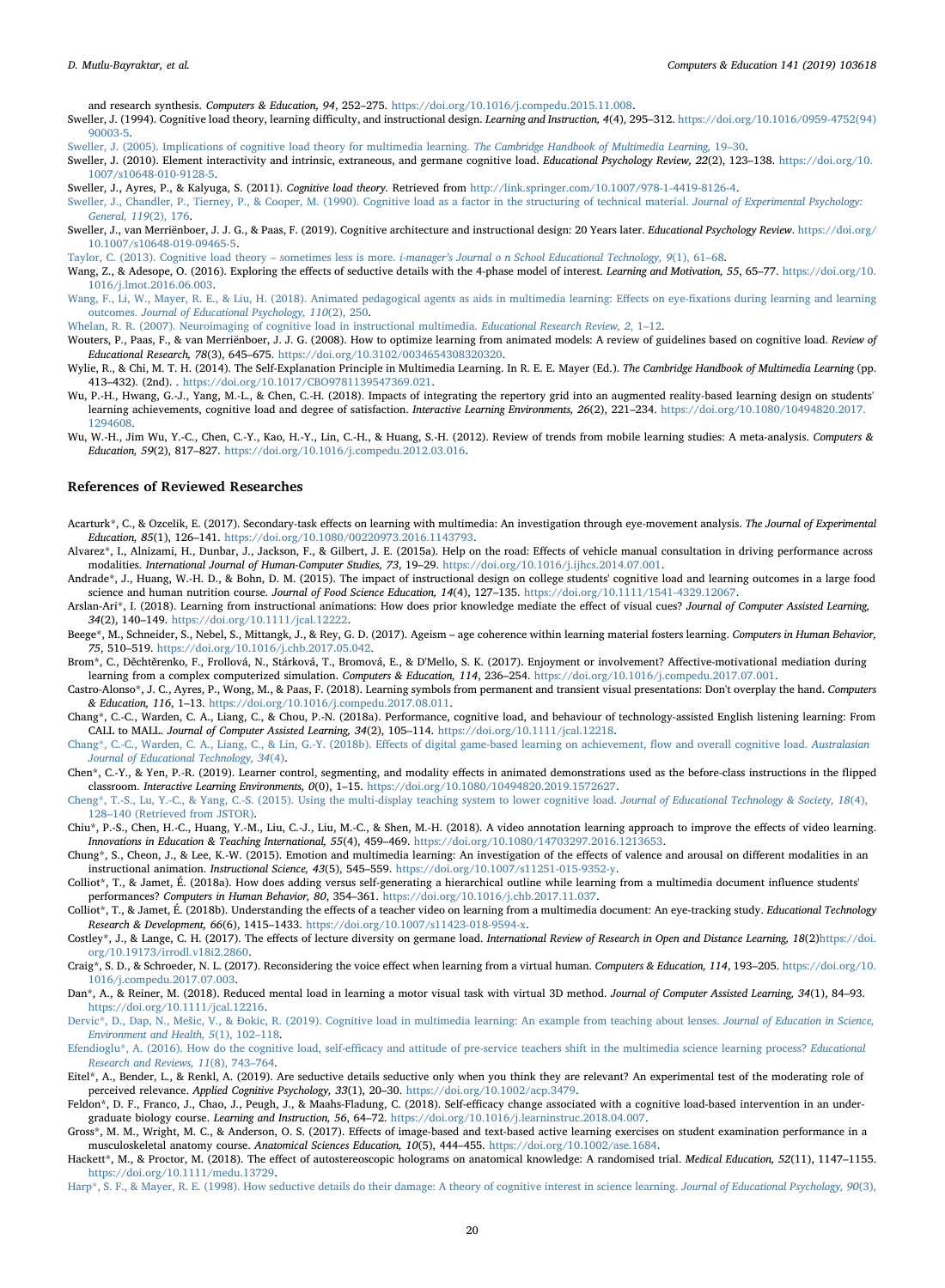[414.](http://refhub.elsevier.com/S0360-1315(19)30171-X/sref48)

- [Huang\\*, K., Chen, C.-H., Wu, W.-S., & Chen, W.-Y. \(2015\). Interactivity of question prompts and feedback on secondary students' science knowledge acquisition and](http://refhub.elsevier.com/S0360-1315(19)30171-X/sref51) cognitive load. [Journal of Educational Technology & Society, 18](http://refhub.elsevier.com/S0360-1315(19)30171-X/sref51)(4), 159–171 (Retrieved from JSTOR).
- <span id="page-20-31"></span>Huang\*, X., & Mayer, R. E. (2016). Benefits of adding anxiety-reducing features to a computer-based multimedia lesson on statistics. Computers in Human Behavior, 63, 293–303. [https://doi.org/10.1016/j.chb.2016.05.034.](https://doi.org/10.1016/j.chb.2016.05.034)
- <span id="page-20-21"></span>Hung\*, J. C.-S., Chiang, K.-H., Huang, Y.-H., & Lin, K.-C. (2017). Augmenting teacher-student interaction in digital learning through affective computing. Multimedia Tools and Applications, 76(18), 18361–18386. <https://doi.org/10.1007/s11042-016-4101-z>.
- <span id="page-20-28"></span>Hung\*, I.-C., Kinshuk, & Chen, N.-S. (2018). Embodied interactive video lectures for improving learning comprehension and retention. Computers & Education, 117, 116–131. <https://doi.org/10.1016/j.compedu.2017.10.005>.
- <span id="page-20-14"></span>Hwang\*, Y., & Shin, D. (2018). Visual cues enhance user performance in virtual environments. Social Behavior and Personality, 46(1), 11-24. 24 [https://doi.org/10.](https://doi.org/10.2224/sbp.6500) [2224/sbp.6500](https://doi.org/10.2224/sbp.6500).
- <span id="page-20-7"></span>Inan\*, F. A., Crooks, S. M., Cheon, J., Ari, F., Flores, R., Kurucay, M., et al. (2015). The reverse modality effect: Examining student learning from interactive computerbased instruction. British Journal of Educational Technology, 46(1), 123–130. [https://doi.org/10.1111/bjet.12129.](https://doi.org/10.1111/bjet.12129)
- <span id="page-20-29"></span>Jamet\*, E., & Fernandez, J. (2016). Enhancing interactive tutorial effectiveness through visual cueing. Educational Technology Research & Development, 64(4), 631–641. <https://doi.org/10.1007/s11423-016-9437-6>.
- <span id="page-20-10"></span>Jan\*, J.-C., Chen, C.-M., & Huang, P.-H. (2016). Enhancement of digital reading performance by using a novel web-based collaborative reading annotation system with two quality annotation filtering mechanisms. International Journal of Human-Computer Studies, 86, 81-93. <https://doi.org/10.1016/j.ijhcs.2015.09.006>.
- <span id="page-20-4"></span>Johnson\*, A. M., Ozogul, G., & Reisslein, M. (2015a). Supporting multimedia learning with visual signalling and animated pedagogical agent: Moderating effects of prior knowledge. Journal of Computer Assisted Learning, 31(2), 97-115. <https://doi.org/10.1111/jcal.12078>.
- <span id="page-20-5"></span>Johnson\*, A. M., Reisslein, J., & Reisslein, M. (2015b). Transitional feedback schedules during computer-based problem-solving practice. Computers & Education, 81, 270–280. <https://doi.org/10.1016/j.compedu.2014.10.020>.
- <span id="page-20-18"></span>Jung\*, J., Kim, D., & Na, C. (2016). Eff[ects of WOE presentation types used in pre-training on the cognitive load and comprehension of content in animation-based](http://refhub.elsevier.com/S0360-1315(19)30171-X/sref65) learning environments. [Journal of Educational Technology & Society, 19](http://refhub.elsevier.com/S0360-1315(19)30171-X/sref65)(4), 75–86 (Retrieved from JSTOR).
- <span id="page-20-11"></span>Kaheru\*, S. J., & Kriek, J. (2016). The effect of computer simulations on acquisition of knowledge and cognitive load: A gender perspective. African Journal of Research in Mathematics, Science and Technology Education, 20(1), 67–79. [https://doi.org/10.1080/10288457.2016.1150558.](https://doi.org/10.1080/10288457.2016.1150558)
- <span id="page-20-15"></span>Kennedy\*, M. J., Hirsch, S. E., Dillon, S. E., Rabideaux, L., Alves, K. D., & Driver, M. K. (2016). Using content acquisition podcasts to increase student knowledge and to reduce perceived cognitive load. Teaching of Psychology, 43(2), 153–158. <https://doi.org/10.1177/0098628316636295>.
- <span id="page-20-17"></span>[Kizilcec\\*, R. F., Bailenson, J. N., & Gomez, C. J. \(2015\). The instructor's face in video instruction: Evidence from two large-scale](http://refhub.elsevier.com/S0360-1315(19)30171-X/sref71) field studies. Journal of Educational [Psychology, 107](http://refhub.elsevier.com/S0360-1315(19)30171-X/sref71)(3), 724.
- <span id="page-20-26"></span>Knörzer\*, L., Brünken, R., & Park, B. (2016). Facilitators or suppressors: Effects of experimentally induced emotions on multimedia learning. Learning and Instruction, 44, 97–107. [https://doi.org/10.1016/j.learninstruc.2016.04.002.](https://doi.org/10.1016/j.learninstruc.2016.04.002)
- <span id="page-20-8"></span>Korbach\*, A., Brünken, R., & Park, B. (2016). Learner characteristics and information processing in multimedia learning: A moderated mediation of the seductive details effect. Learning and Individual Differences, 51, 59–68. <https://doi.org/10.1016/j.lindif.2016.08.030>.
- <span id="page-20-24"></span>Kozan\*, K., Erçetin, G., & Richardson, J. C. (2015). Input modality and working memory: Effects on second language text comprehension in a multimedia learning environment. System, 55, 63–73. [https://doi.org/10.1016/j.system.2015.09.001.](https://doi.org/10.1016/j.system.2015.09.001)
- Küçük\*, S., Kapakin, S., & Göktaş, Y. (2016). Learning anatomy via mobile augmented reality: Effects on achievement and cognitive load. Anatomical Sciences Education, 9(5), 411–421. [https://doi.org/10.1002/ase.1603.](https://doi.org/10.1002/ase.1603)
- <span id="page-20-20"></span>Lai\*, A.-F., Chen, C.-H., & Lee, G.-Y. (2019). An augmented reality-based learning approach to enhancing students' science reading performances from the perspective of the cognitive load theory. British Journal of Educational Technology, 50(1), 232–247. <https://doi.org/10.1111/bjet.12716>.
- <span id="page-20-22"></span>Le\*, Y., Liu, J., Deng, C., & Dai, D. Y. (2018). Heart rate variability reflects the effects of emotional design principle on mental effort in multimedia learning. Computers in Human Behavior, 89, 40–47. <https://doi.org/10.1016/j.chb.2018.07.037>.
- <span id="page-20-0"></span>Leahy\*, W., & Sweller, J. (2016). Cognitive load theory and the effects of transient information on the modality effect. Instructional Science, 44(1), 107–123. [https://](https://doi.org/10.1007/s11251-015-9362-9) [doi.org/10.1007/s11251-015-9362-9.](https://doi.org/10.1007/s11251-015-9362-9)
- <span id="page-20-25"></span>Lee\*, H., & Mayer, R. E. (2018). Fostering learning from instructional video in a second language. Applied Cognitive Psychology, 32(5), 648-654. [https://doi.org/10.](https://doi.org/10.1002/acp.3436) [1002/acp.3436](https://doi.org/10.1002/acp.3436).
- <span id="page-20-27"></span>Lehmann\*, J., Goussios, C., & Seufert, T. (2016). Working memory capacity and disfluency effect: An aptitude-treatment-interaction study. Metacognition and Learning, 11(1), 89–105. [https://doi.org/10.1007/s11409-015-9149-z.](https://doi.org/10.1007/s11409-015-9149-z)
- <span id="page-20-12"></span>Liew\*, T. W., Mat Zin, N. A., & Sahari, N. (2017). Exploring the affective, motivational and cognitive effects of pedagogical agent enthusiasm in a multimedia learning environment. Human-Centric Computing and Information Sciences, 7(1), 9. <https://doi.org/10.1186/s13673-017-0089-2>.
- <span id="page-20-13"></span>[Lin\\*, J. J. H., Lee, Y.-H., Wang, D.-Y., & Lin, S. S. J. \(2016\). Reading subtitles and taking enotes while learning scienti](http://refhub.elsevier.com/S0360-1315(19)30171-X/sref90)fic materials in a multimedia environment: [Cognitive load perspectives on EFL students.](http://refhub.elsevier.com/S0360-1315(19)30171-X/sref90) Educational Technology & Society, 19(4), 47–58.
- <span id="page-20-23"></span>Lin\*, C.-C., & Yu, Y.-C. (2017). Effects of presentation modes on mobile-assisted vocabulary learning and cognitive load. Interactive Learning Environments, 25(4), 528–542. <https://doi.org/10.1080/10494820.2016.1155160>.
- <span id="page-20-6"></span>Makransky\*, G., Terkildsen, T. S., & Mayer, R. E. (2019). Role of subjective and objective measures of cognitive processing during learning in explaining the spatial contiguity effect. Learning and Instruction, 61, 23–34. <https://doi.org/10.1016/j.learninstruc.2018.12.001>.
- Marefat\*, H., Ali Rezaee, A., & Naserieh, F. (2016). Effect of computerized gloss presentation format on reading comprehension: A cognitive load perspective. Journal of Information Technology Education: Research, 15, 479–501. [https://doi.org/10.28945/3568.](https://doi.org/10.28945/3568)
- <span id="page-20-30"></span>Mihalca\*, L., Mengelkamp, C., Schnotz, W., & Paas, F. (2015). Completion problems can reduce the illusions of understanding in a computer-based learning environment on genetics. Contemporary Educational Psychology, 41, 157–171. [https://doi.org/10.1016/j.cedpsych.2015.01.001.](https://doi.org/10.1016/j.cedpsych.2015.01.001)
- <span id="page-20-16"></span>Moser\*, S., & Zumbach, J. (2018). Exploring the development and impact of learning styles: An empirical investigation based on explicit and implicit measures. Computers & Education, 125, 146–157. <https://doi.org/10.1016/j.compedu.2018.05.003>.
- Nuland\*, S. E. V., & Rogers, K. A. (2016). E-learning, dual-task, and cognitive load: The anatomy of a failed experiment. Anatomical Sciences Education, 9(2), 186-196. [https://doi.org/10.1002/ase.1576.](https://doi.org/10.1002/ase.1576)
- de Oliveira Neto\*, J. D., Huang, W. D., & Azevedo Melli, N. C. de (2015). Online learning: Audio or text? Educational Technology Research & Development, 63(4), 555–573. [https://doi.org/10.1007/s11423-015-9392-7.](https://doi.org/10.1007/s11423-015-9392-7)
- Ong\*, C. P., & Tasir, Z. (2015). Self-instructional module based on cognitive load theory: A study on information retention among trainee teachers. Educational Technology Research & Development, 63(4), 499–515. [https://doi.org/10.1007/s11423-015-9383-8.](https://doi.org/10.1007/s11423-015-9383-8)
- <span id="page-20-3"></span>Örün\*, Ö., & Akbulut, Y. (2019). Effect of multitasking, physical environment and electroencephalography use on cognitive load and retention. Computers in Human Behavior, 92, 216–229. <https://doi.org/10.1016/j.chb.2018.11.027>.
- <span id="page-20-1"></span>Park\*, S. (2015). The eff[ects of social cue principles on cognitive load, situational interest, motivation, and achievement in pedagogical agent multimedia learning.](http://refhub.elsevier.com/S0360-1315(19)30171-X/sref127) [Journal of Educational Technology & Society, 18](http://refhub.elsevier.com/S0360-1315(19)30171-X/sref127)(4), 211–229 (Retrieved from JSTOR).
- <span id="page-20-9"></span>Park\*, B., & Brünken, R. (2015). The rhythm method: A new method for measuring cognitive load—an experimental dual-task study. Applied Cognitive Psychology, 29(2), 232–243. [https://doi.org/10.1002/acp.3100.](https://doi.org/10.1002/acp.3100)
- <span id="page-20-2"></span>[Park\\*, B., Korbach, A., & Brünken, R. \(2015b\). Do learner characteristics moderate the seductive-details-e](http://refhub.elsevier.com/S0360-1315(19)30171-X/sref129)ffect? A cognitive-load-study using eye-tracking. Educational [Technology & Society, 18](http://refhub.elsevier.com/S0360-1315(19)30171-X/sref129)(4), 24–36.
- <span id="page-20-19"></span>Park\*, B., Münzer, S., Seufert, T., & Brünken, R. (2016). The role of spatial ability when fostering mental animation in multimedia learning: An ATI-study. Computers in Human Behavior, 64, 497–506. <https://doi.org/10.1016/j.chb.2016.07.022>.
- Radulovic\*, B., Stojanovic, M., & Zupanec, V. (2016). The effects of laboratory inquire-based experiments and computer simulations on high school students' performance and cognitive load in physics teaching. Zbornik Instituta za Pedagoska Istrazivanja, 48(2), 264–283. [https://doi.org/10.2298/ZIPI1602264R.](https://doi.org/10.2298/ZIPI1602264R)